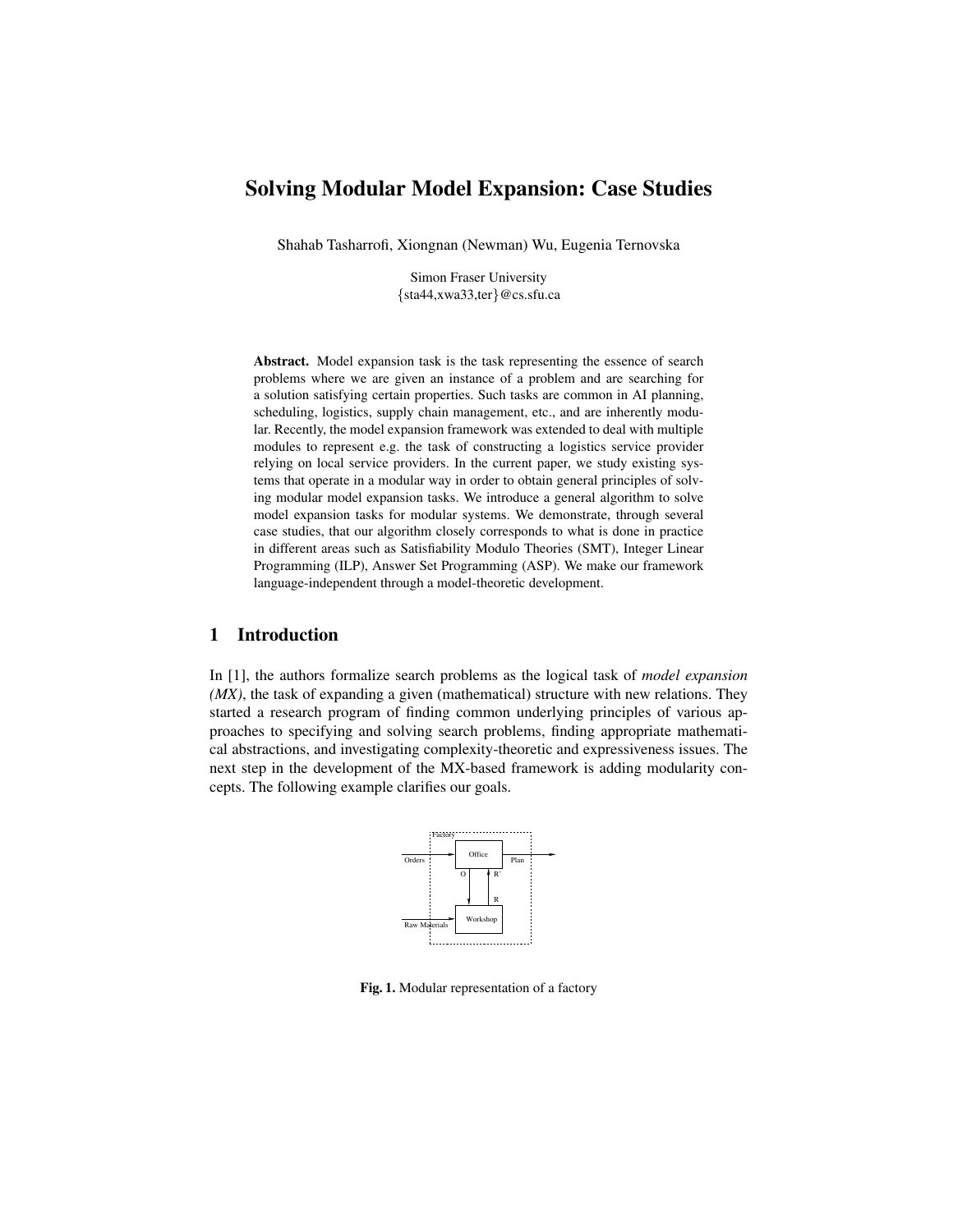*Example 1 (Factory).* Figure 1 shows a modular representation of a factory. This factory consists of an office and a workshop<sup>1</sup>. The office takes a list of goods needed by consumers and the workshop takes a list of raw materials. These two entities, i.e., the office and the workshop, can communicate with each other in order to plan the production of customers' orders according to both their internal constraints (such as their maximum throughput) and their external constraints (such as the cost of raw materials).

We would like to find a method for finding solutions to modular tasks such as production plan generation in the example. Modularity is incorporated through representing each part in the most suitable language. For example, the office is more easily specified in extended first-order logic, while the complex operation of the workshop module is perhaps most easily specified using ASP (answer set programming) in order to handle exceptions. In this paper, we take initial steps towards solving the underlying computationally complex task.

In a recent work [2], a subset of the authors extended the MX framework to represent a modular system. Under a model-theoretic view, an MX module can be viewed as a set (or class) of structures satisfying some axioms. An abstract algebra on MX modules was developed, and it allows one to combine modules on abstract model-theoretic level, independently from what languages are used for describing them. Perhaps the most important operation in the algebra is the loop (or feedback) operation, since iteration underlies many solving methods. The authors show that the power of the loop operator is such that the combined modular system can capture all of the complexity class NP even when each module is deterministic and polytime. Moreover, in general, adding loops gives a jump in the polynomial time hierarchy, one step from the highest complexity of the components.

To develop the framework further, we need a method for "solving" modular MX systems. By solving we mean finding structures which are in the modular system, where the system is viewed as a function of individual modules. We take our inspiration in how "combined" solvers are constructed in the general field of declarative problem solving. The field consists of many areas such as Integer Linear Programming (ILP), Answer Set Programming (ASP), Satisfiability Modulo Theories (SMT), Satisfiability (SAT), and Constraint Programming (CP), and each of these areas has developed multitudes of solvers, including powerful "combined" solvers such as SMT solvers. Moreover, SMTlike techniques are needed in the ASP community [3]. Our main challenge is to come up with an appropriate mathematical abstraction of "combined" solving. In [4], we propose an algorithm, which takes a modular system as input, and generate its solutions. In this paper, we perform several case studies of existing systems in our proposed framework. Our analysis is done from a model-theoretic perspective with the goal of making the approach language-independent.

Our contributions are as follows.

We show that, in the context of the model expansion task, our algorithm generalizes the work of solvers from different communities in a unifying and abstract way. In particular, we show that  $DPLL(T)$  framework [5], branch-and-cut based ILP solver [6] and state-of-the-art combination of ASP and CP [7] are all specializations of our algorithm.

 $<sup>1</sup>$  A more realistic example contains many more modules.</sup>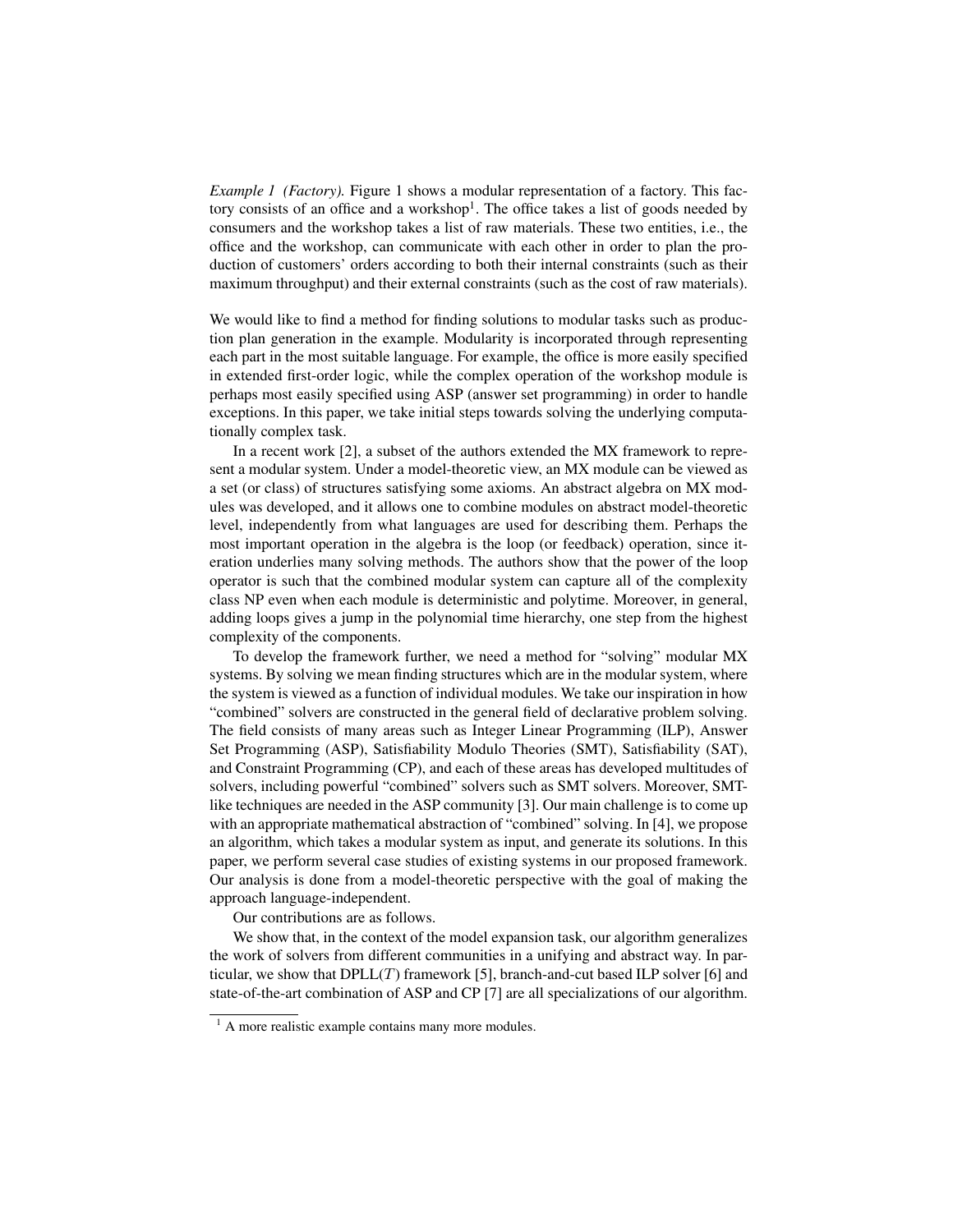- 1. For each problem described in these frameworks, we design a compound modular system such that the set of structures in the modular system correspond to the set of solutions to the original problem.
- 2. We show how our algorithm can benefit from the techniques used in practical solver constructions to solve the modular system efficiently.
- 3. We show the feasibility of our algorithm for solving arbitrary modular systems by arguing that our algorithm on the constructed modular system models the solving procedure of the corresponding system.

# 2 Background

#### 2.1 Model Expansion

In [1], the authors formalize combinatorial search problems as the task of *model expansion (MX)*, the logical task of expanding a given (mathematical) structure with new relations. Formally, the user axiomatizes the problem in some logic  $\mathcal{L}$ . This axiomatization relates an instance of the problem (a *finite structure*, i.e., a universe together with some relations and functions), and its solutions (certain *expansions* of that structure with new relations or functions). Logic  $\mathcal L$  corresponds to a specification/modelling language. It could be an extension of first-order logic such as FO(ID), or an ASP language, or a modelling language from the CP community such as ESSENCE [8].

Recall that a vocabulary is a set of non-logical (predicate and function) symbols. An interpretation for a vocabulary is provided by a *structure*, which consists of a set, called the domain or universe and denoted by  $dom(.)$ , together with a collection of relations and (total) functions over the universe. A structure can be viewed as an *assignment* to the elements of the vocabulary. An expansion of a structure  $A$  is a structure  $B$  with the same universe, and which has all the relations and functions of  $A$ , plus some additional relations or functions.

The task of model expansion for an arbitrary logic  $\mathcal{L}$  (abbreviated  $\mathcal{L}$ -MX), is:

### Model Expansion for logic  $\mathcal L$

Given: 1. An  $\mathcal L$ -formula  $\phi$  with vocabulary  $\sigma \cup \varepsilon$ 2. A structure  $\mathcal A$  for  $\sigma$ Find: an expansion of A, to  $\sigma \cup \varepsilon$ , that satisfies  $\phi$ .

Thus, we expand the structure A with relations and functions to interpret  $\varepsilon$ , obtaining a model B of  $\phi$ . We call  $\sigma$ , the vocabulary of A, the *instance* vocabulary, and  $\varepsilon := vocab(\phi) \setminus \sigma$  the *expansion* vocabulary<sup>2</sup>.

*Example 2.* The following formula  $\phi$  of first order logic constitutes an MX specification for Graph 3-colouring:

$$
1\{R(x), B(x), G(x)\}1 \leftarrow V(x).
$$
  
\n
$$
\perp \leftarrow R(x), R(y), E(x, y).
$$
  
\n
$$
\perp \leftarrow B(x), B(y), E(x, y).
$$
  
\n
$$
\perp \leftarrow G(x), G(y), E(x, y).
$$

 $2$  By ":=" we mean "is by definition" or "denotes".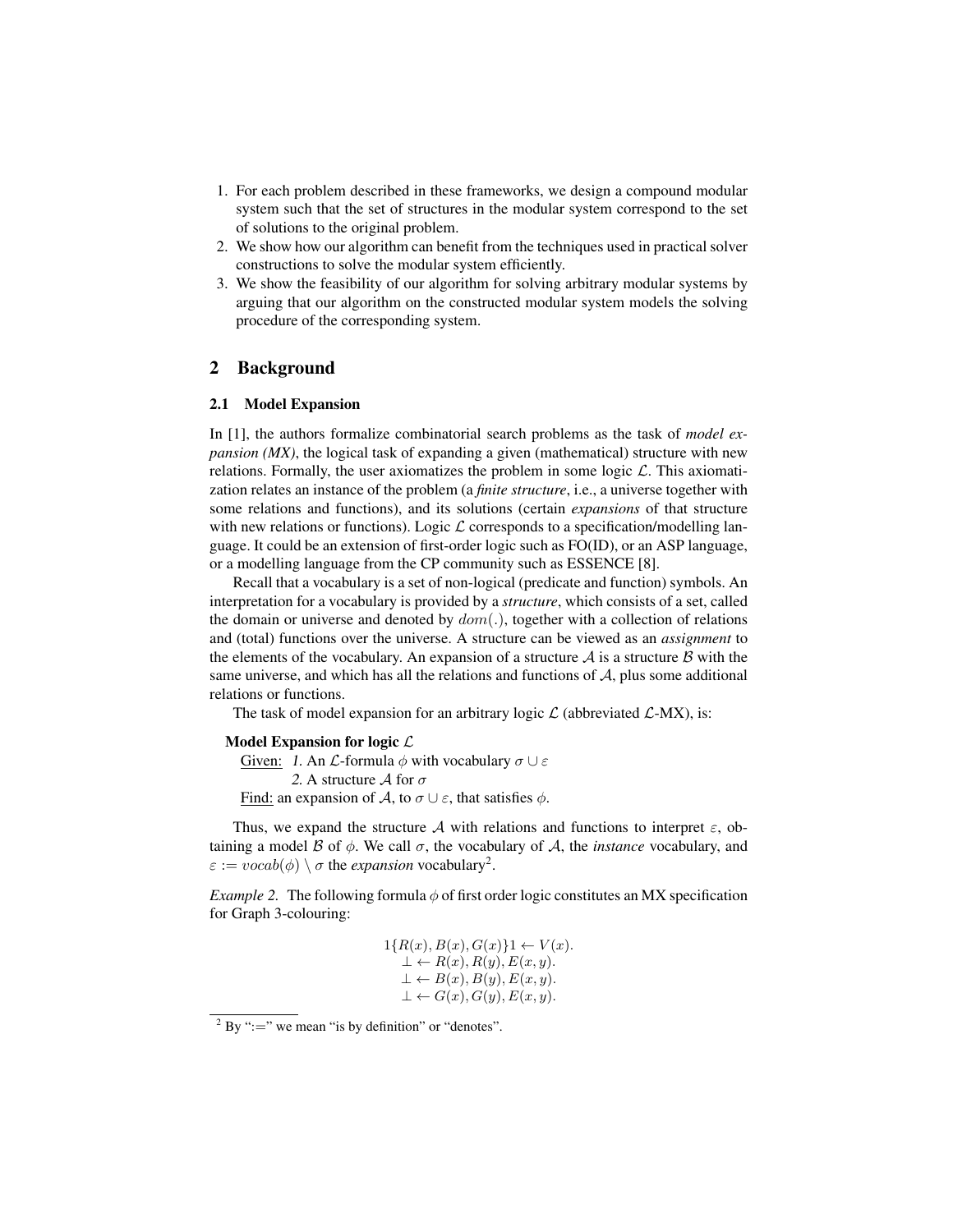An instance is a structure for vocabulary  $\sigma = \{E\}$ , i.e., a graph  $\mathcal{A} = \mathcal{G} = (V; E)$ . The task is to find an interpretation for the symbols of the expansion vocabulary  $\varepsilon =$  $\{R, B, G\}$  such that the expansion of A with these is a model of  $\phi$ :

$$
\underbrace{\overbrace{(V; E^{\mathcal{A}}, R^{\mathcal{B}}, B^{\mathcal{B}}, G^{\mathcal{B}})}^{\mathcal{A}}} _{\mathcal{B}} \models \phi.
$$

The interpretations of  $\varepsilon$ , for structures B that satisfy  $\phi$ , are exactly the proper 3colourings of  $\mathcal{G}$ .

*Example 3 (Factory as Model Expansion).* In Figure 1, both the office box and the workshop box can be viewed as model expansion tasks. For example, the box labeled with "Workshop" can be abstractly viewed as an MX task with instance vocabulary  $\sigma = \{ RawMaterials\}$  and expansion vocabulary  $\varepsilon = \{R\}.$ 

Moreover, in Figure 1, the bigger box with dashed borders can also be viewed as an MX task with instance vocabulary  $\sigma' = \{Orders, RawMaterials\}$  and expansion vocabulary  $\varepsilon' = \{Plan\}$ . This task is a compound MX task whose result depends on the internal work of the office and the workshop.

Given a specification, we can talk about a set of  $\sigma \cup \varepsilon$ -structures which satisfy the specification. Alternatively, we can simply talk about a given set of  $\sigma \cup \varepsilon$ -structures as an MX-task, without mentioning a particular specification the structures satisfy. This abstract view makes our study of modularity language-independent.

#### 2.2 Modular Systems

This section reviews the concept of a modular system defined in [2] based on the initial development in [9]. As in [2], *each modular system abstractly represents an MX task*, i.e., a set (or class) of structures over some instance and expansion vocabulary. A modular system is formally described as a set of primitive modules (individual MX tasks) combined using the operations of:

- 1. Projection ( $\pi_{\tau}(M)$ ) which restricts the vocabulary of a module,
- 2. Composition ( $M_1 \triangleright M_2$ ) which connects outputs of  $M_1$  to inputs of  $M_2$ ,
- 3. Union  $(M_1 ∪ M_2)$ ,
- 4. Feedback  $(M[R = S])$  which connects output S of M to its inputs R and,
- 5. Intersection  $(M_1 \cap M_2)$ .

Formal definitions of these operations are not essential for understanding this paper, thus, we refer the reader to [2] for details. We illustrate these operations by giving the following algebraic specification for the modular system in Example 1.

Factory := 
$$
\pi
$$
{Goods,RawMaterials,Plan} (Office > Factory)[ $R' = R$ ]). (1)

Considering Figure 1, symbol "Factory" refers to the whole modular system denoted by the box with dotted borders. The only important vocabulary symbols outside this box are "Goods", "RawMaterials" and "Plan". All other symbols are projected out. There is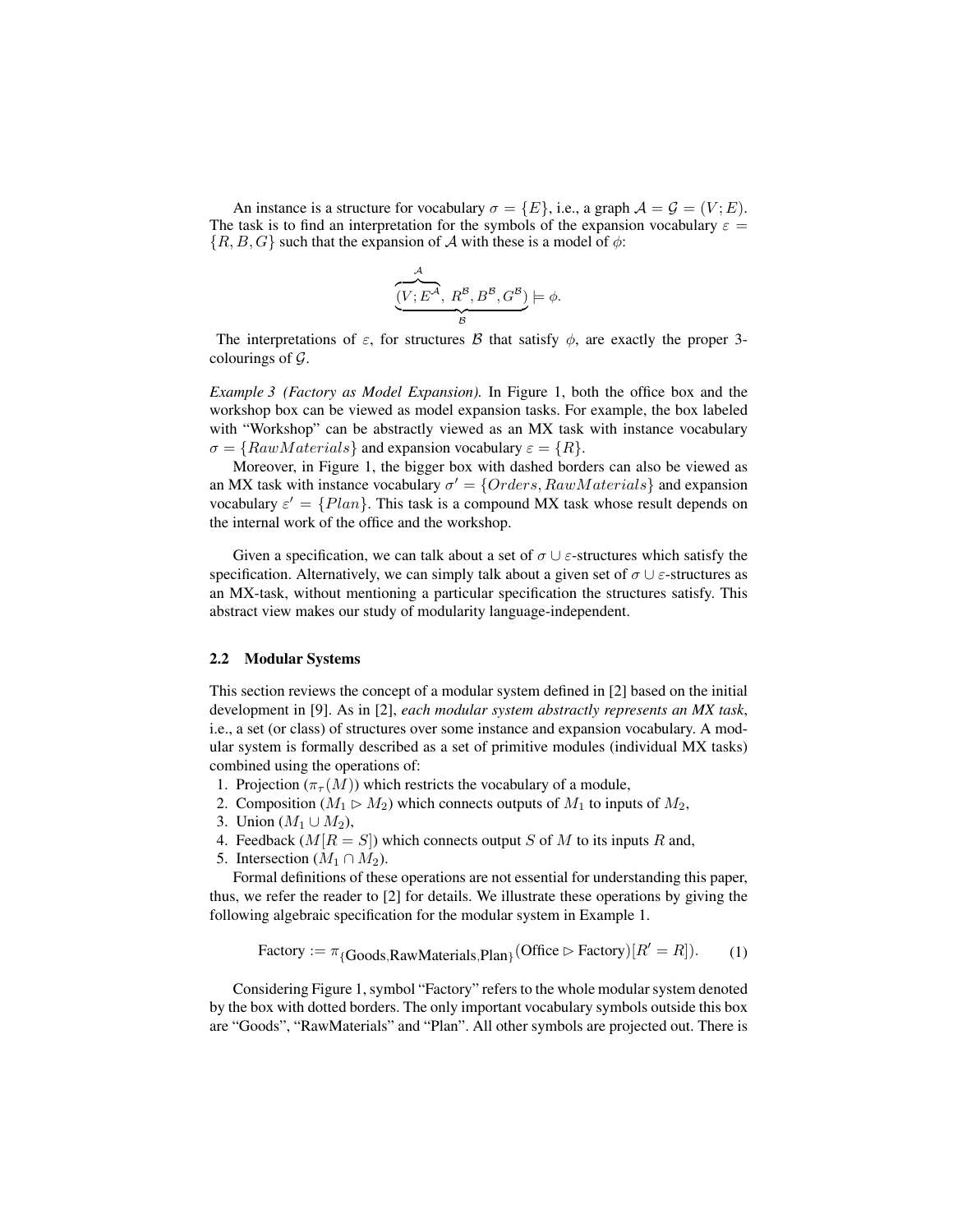also a feedback from  $R$  to  $R'$ . In this paper, we only consider modular systems which do not use the union operator.

A description of a modular system (1) looks like a formula in some logic. One can define a satisfaction relation for that logic, however it is not needed here. Still, since each modular system is a set of structures, we call the structures in a modular system *models* of that system. We are looking for models of a modular system M which expand a given instance structure A. We call them *solutions of* M *for* A.

# 3 Computing Models of Modular Systems

In this section, we briefly describe an algorithm for solving modular systems [4]. This algorithm takes a modular system M and a structure A and finds an expansion B of A in M. The algorithm uses an external solver as well as some oracles to "assist" the solver in finding a model (if one exists). The oracles correspond to the primitive modules of a modular system. In this section, we restate some of the properties that the solver and the so-called oracles have to satisfy in order for the algorithm to work correctly and efficiently. The algorithm works by interacting with the solver and the oracles at the same time. It repeatedly queries a solver  $S$  while adding "reasons" and "advices" from oracles to guide the solver. It does so until it either finds a model that satisfies the modular system or concludes that none exists. To model this procedure, a definition of a partial structure is needed.

#### 3.1 Partial Structures

Recall that a structure is a domain together with an interpretation of a vocabulary. A partial structure, however, may contain unknown values. Partial structures deal with gradual accumulation of knowledge.

**Definition 1 (Partial Structure).** *We say B is a*  $\tau_p$ -partial structure over vocabulary  $\tau$ *if:*

*1.*  $\tau_p \subseteq \tau$ ,

- *2. B gives a total interpretation to symbols in*  $\tau \setminus \tau_p$  *and,*
- *3. for each n*-ary symbol R in  $\tau_p$ , B interprets R using two sets  $R^+$  and  $R^-$  such that  $R^+ \cap R^- = \emptyset$ , and  $R^+ \cup R^- \neq (dom(\mathcal{B}))^n$ .

*We say that*  $\tau_p$  *is the partial vocabulary of B. If*  $\tau_p = \emptyset$ *, then we say B is total. For* two partial structures B and B<sup>*I*</sup> over the same vocabulary and domain, we say that B<sup>*I*</sup> extends  $\beta$  if all unknowns in  $\beta'$  are also unknowns in  $\beta$ , i.e.,  $\beta'$  has at least as much *information as* B*.*

*Example 4.* Consider a structure B with domain  $\{0, 1, 2\}$  for vocabulary  $\{I, R\}$ , where I and R are unary relations, and  $I^{\mathcal{B}} = \{ \langle 0 \rangle, \langle 1 \rangle \}, \langle 0 \rangle \in R^{\mathcal{B}}$ , and  $\langle 1 \rangle \notin R^{\mathcal{B}}$ , but it is unknown whether  $\langle 2 \rangle \in R^{\mathcal{B}}$  or  $\langle 2 \rangle \notin R^{\mathcal{B}}$ . Then  $\mathcal{B}$  is a  $\{R\}$ -partial structure over vocabulary  $\{I, R\}$  where  $R^{+B} = \{\langle 0 \rangle\}$  and  $R^{-B} = \{\langle 1 \rangle\}.$ 

If a partial structure B has enough information to satisfy or falsify a formula  $\phi$ , then we say  $\mathcal{B} \models \phi$ , or  $\mathcal{B} \models \neg \phi$ , respectively. Note that for partial structures,  $\mathcal{B} \models \neg \phi$  and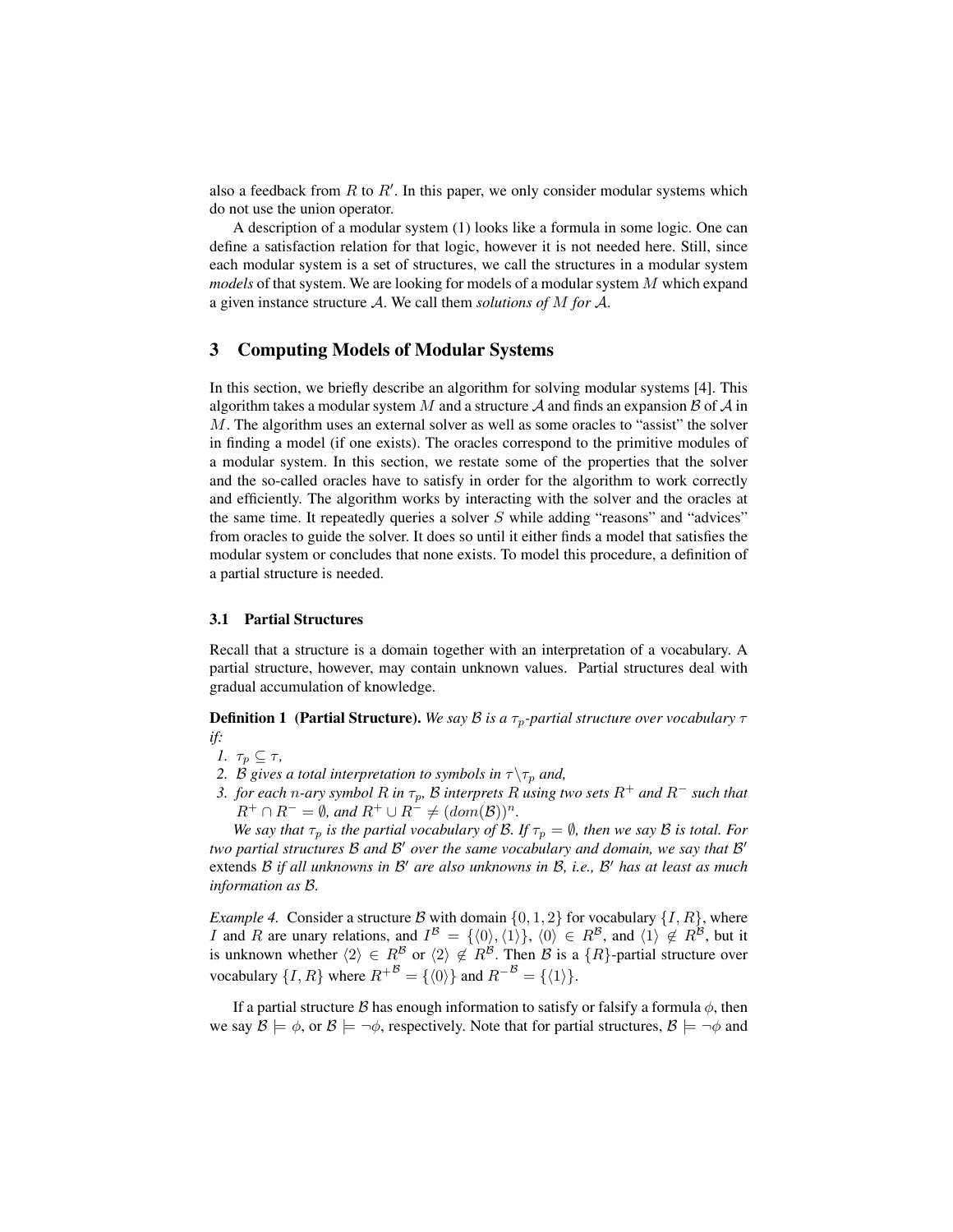$B \not\models \phi$  may be different. We call a  $\varepsilon$ -partial structure B over  $\sigma \cup \varepsilon$  the *empty expansion* of  $\sigma$ -structure A, if B agrees with A over  $\sigma$  but  $R^+ = R^- = \emptyset$  for all  $R \in \varepsilon$ .

In the following, by structure we always mean a total structure, unless otherwise specified. We may talk about "bad" partial structures which, informally, are the ones that cannot be extended to a structure in M. Also, when we talk about a  $\tau_p$ -partial structure, in the MX context,  $\tau_p$  is always a subset of  $\varepsilon$ .

Total structures are partial structures with no unknown values. Thus, in the algorithmic sense, total structures need no further guessing and should only be checked against the modular system. A good algorithm rejects "bad" partial structures sooner, i.e., the sooner a "bad" partial structure is detected, the faster the algorithm is.

Up to now, we defined partial and total structures and talked about modules rejecting "bad" partial structures. However, modules are sets of structures (in contrast with sets of partial structures). Thus, acceptance of a partial structure has to be defined properly. Towards this goal, we first formalize the informal concept of "good" partial structures. The actual acceptance procedure for partial structures is defined later in the section.

Definition 2 (Good Partial Structures). *For a set of structures* S *and partial structure* B, we say B is a good partial structure wrt S if there is  $\mathcal{B}' \in S$  which extends B.

#### 3.2 Requirements on the Modules

As expressed in the introduction, there is practical urge to solve complex computational tasks in a modular way so that full access to a complete axiomatization of the module is not assumed, i.e., the module is treated as a black box and accessed via controlled methods. However, clearly, as the solver does not have any information about the internals of the modules, it needs to be assisted by the modules themselves. Therefore, the next question could be: "what assistance does the solver need from modules so that its correctness is always guaranteed?" Intuitively, modules should be able to tell whether the solver is on the "right" direction or not, i.e., whether the current partial structure is bad, and if so, tell the solver to stop developing this direction further. We accomplish this goal by letting a module accept or reject a partial structure produced by the solver and, in the case of rejection, provide a "reason" to prevent the solver from producing the same model later on. Furthermore, a module may "know" some extra information that a solver does not. Due to this fact, modules may give the solver some hints to accelerate the computation in the current direction. Our algorithm models such hints using "advices" to the solver.

The algorithm that we describe in this section (Algorithm 1), uses CCAV oracles which stand for: (1) complete and constructive, (2) advising and (3) verifying. In this paper, instead of formally defining these concepts, we give examples of how these concepts can be realized in practice. The formal definitions of these concepts can be found in [4]. Before giving these examples, we should point out one difference to the readers who are not accustomed to the logical approach to complexity: In theoretical computer science, a problem is a subset of  $\{0, 1\}^*$ . However, in descriptive complexity (the logical approach to complexity), the equivalent definition of a problem being a set of structures is adopted.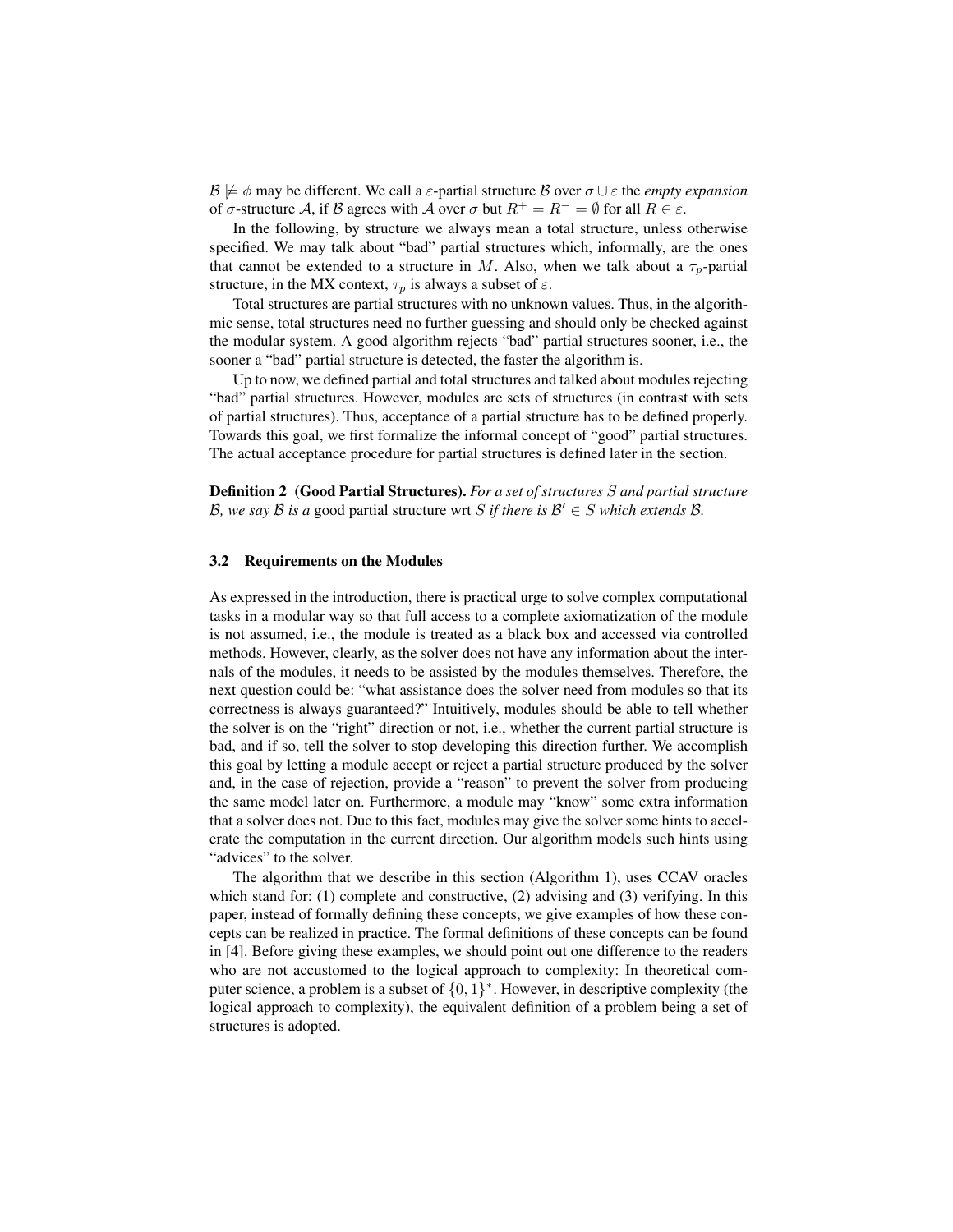*Example 5 (Certificates: Graph 3-coloring).* Consider Example 2 of graph 3-coloring. There,  $\sigma = \{E\}$  and  $\varepsilon = \{R, G, B\}$ . The problem P is the set of graphs  $\mathcal{G} = (V^{\mathcal{G}}; E^{\mathcal{G}})$ which are 3-colorable. A certificate set  $C$  for problem  $P$  of graph 3-coloring is, as one might expect, the same as 3-coloring certificates in complexity theory, i.e., a partitioning of vertices into three sets  $R$ ,  $G$  and  $B$  such that each partition is an independent set (i.e., there is no edge connecting two vertex of the same partition together). The certificate set C, as expected, should be so that  $A \in P$  (i.e., A is 3-colorable) iff C has at least one 3-coloring for A (i.e., there is at least one expansion  $\beta$  of A in C which interprets R, G and B correctly).

In general, certificate sets are similar to certificates in complexity theory. While it might be hard to recognize if a structure  $A$  belongs to a set of structures (i.e., a problem such as graph 3-coloring); it is generally easier to recognize if an expansion  $\beta$  of  $\mathcal A$ is a good certificate for  $A$ . That is, axiomatizing a certificate set is generally easier than axiomatizing the problem itself. The concept of a certificate set is used to define a verifying oracle:

*Example 6 (Verifying Oracles: Graph 3-coloring).* Consider a primitive module M which solves the 3-coloring problem  $P$  as in Example 5. Also, let  $C$  be a certificate set for P as in Example 5. Let O be an oracle such that, given a partial/total coloring  $\beta$ of a graph G, (1) if B is total, O accepts B iff  $B \in C$ , and (2) if B is partial and there is  $\mathcal{B}' \in C$  extending  $\mathcal{B}$ , then O accepts  $\mathcal{B}$ , and (3) otherwise (i.e., if  $\mathcal{B}$  is partial and there is no  $\mathcal{B}' \in C$  extending  $\mathcal{B}$ ), O can either reject or accept  $\mathcal{B}$ . We call this procedure the Valid Acceptance Procedure, and the oracle a verying oracle.

Generally speaking, a verifying oracle is an oracle which never rejects a good partial structure. The intuition is that if an oracle rejects a partial structure, the algorithm can assume that it is futile to continue extending this partial interpretation. Not surprisingly, the concept of a verifying oracle is similar to the familiar concept of a verification procedure in complexity theory. As above, a verifying oracle is precise only about total interpretations. However, in order to be efficient, we need the oracle to tell us something about partial interpretations as well:

*Example 7 (Reasons and Advices).* Consider primitive module M and verifying oracle O as in Example 6. Also, consider a graph  $G = (V^{\mathcal{G}}; E^{\mathcal{G}})$  with  $V^{\mathcal{G}} = \{a, b, c, d\}$  and  $E^{\mathcal{G}} = \{(a, b), (b, a), (a, c), (c, a), (a, d), (d, a), (c, d), (d, c)\}\$ and a partial 3-coloring  $\mathcal{B} = (V^{\mathcal{G}}; E^{\mathcal{G}}, R^{\mathcal{B}}, B^{\mathcal{B}}, G^{\mathcal{B}})$  of  $\mathcal{G}$  which assigns color red to vertices a and b, color green to vertex c and no color (yet) to vertex d. We describe three different scenarios that O can follow with respect to  $\beta$  and the consequences of each scenario. Obviously,  $\beta$  is a bad partial 3-coloring and no matter what color we assign to  $d$ , we will obtain an invalid 3-coloring of  $G$ . Therefore, one scenario for oracle  $O$  is to reject this partial coloring. Here, O can return a reason  $\phi := \neg(R(a) \land R(b))$  which is falsified by B  $(\mathcal{B} \models \neg \phi)$  but satisfied by all valid 3-colorings of G. One can think of  $\phi$  as the reason why  $\beta$  is not a good partial structure. In this scenario, the algorithm will immediately understand that extending B is futile because it can never satisfy  $\phi$ .

However,  $O$  is not required to recognize  $B$  as a bad partial structure right away. Therefore, another scenario for O is to accept  $\beta$  but still help the solver by giving the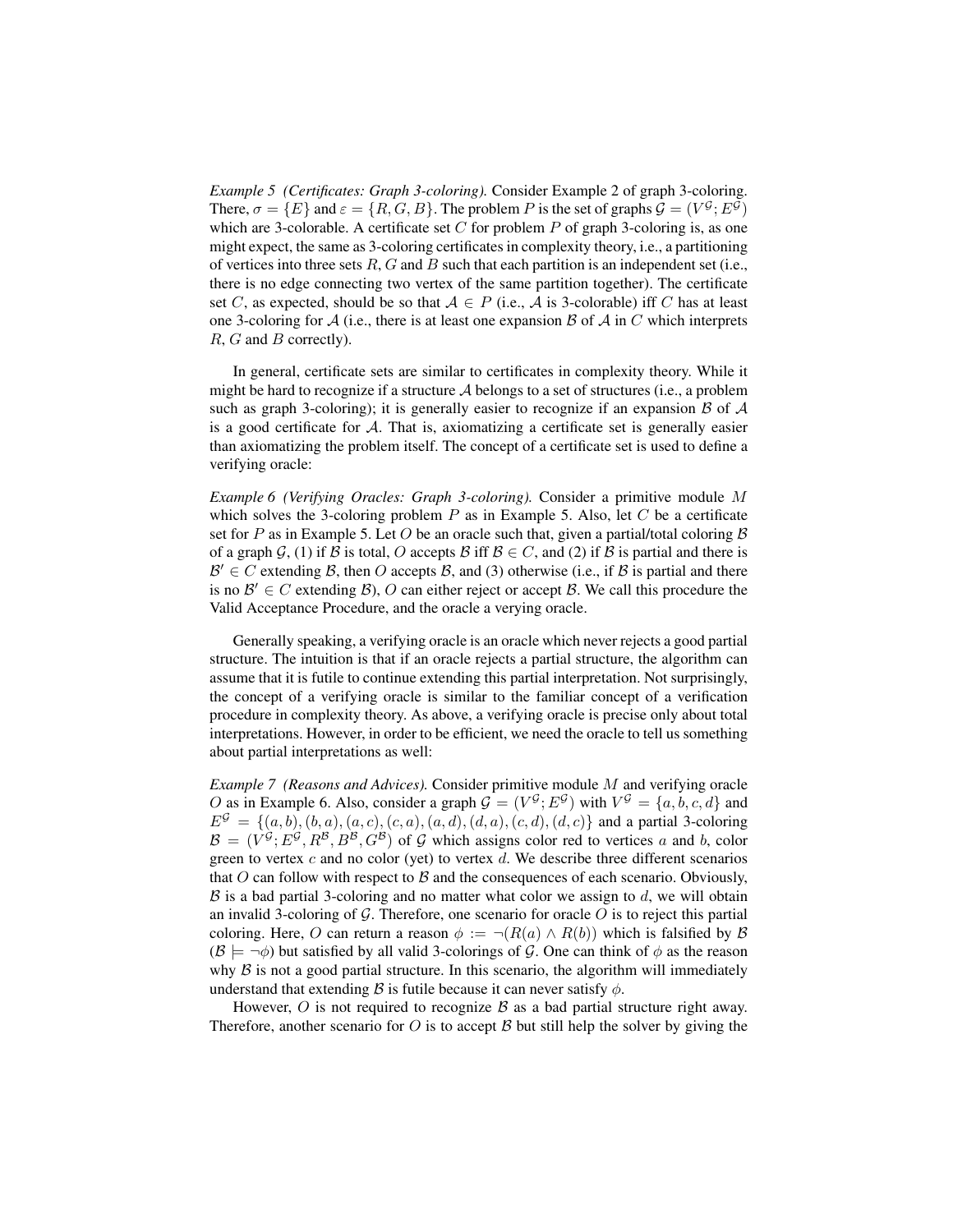advice  $\psi := (R(a) \wedge G(c)) \supseteq B(d)$ . Formula  $\psi$  is such that it is satisfied by all valid 3colorings of G but B neither satisfies nor falsifies  $\psi$ . Therefore, the algorithm can infer that instead of checking all 3 different color assignments to vertex  $d$ , it only needs to check one case when  $d$  is colored blue. The worst scenario, however, is when  $O$  accepts  $\beta$  and does not give any advice. In this case, the algorithm has to check all colors for  $d$ before finding that  $\beta$  is a bad partial structure.

Oracle O from Example 7 differs from the usual oracles in the sense that it does not only give yes/no answers, but also provides a reason for its "no" answers. Oracles such as O are called *complete and constructive*. Also, O is *advising* because it guide the search by revealing some facts about valid 3-colorings of  $G$ . In what follows, CCAV stands for *complete, constructive, advising and verifying*.

#### 3.3 Requirements on the Solver

In this section, we discuss properties that a solver has to satisfy. Although the solver can be realized by many practical systems, for them to work in an orderly fashion and for algorithm to converge to a solution fast, it has to satisfy certain properties. First, the solver has to be online since the oracles keep adding reasons and advices to it. Furthermore, to guarantee termination, the solver has to guarantee progress, which means it either reports a proper extension of the previous partial structure or, if not, the solver is guaranteed to never return any extension of that previous partial structure later on. Moreover, the solver has to be sound (it returns partial structures that at least do not falsify any of the constraints), and complete (it reports unsatisfiability only when unsatisfiability is detected and not when, for example, some heuristic has failed to find an answer or some time limit is reached). Such a solver is called a *Complete Online Solver*. A formal definition can be found in [4].

#### 3.4 Lazy Model Expansion Algorithm

In this section, we present an iterative algorithm to solve model expansion tasks for modular systems. Algorithm 1 takes an instance structure and a modular system (and its CCAV oracles) and integrates them with a complete online solver to solve a model expansion task in an iterative fashion. The algorithm works by accumulating reasons and advices from oracles and gradually converging to a solution to the problem.

# 4 Case Studies: Existing Frameworks

In this section, we describe algorithms from three different areas and show that they can be effectively modelled by our proposed algorithm in the context of model expansion. We show that our algorithm acts similar to the state-of-the-art algorithms when the right components are provided.

Notation 1 *We sometimes use a* τ *-structure* B *(which gives an interpretation to vocabulary*  $\tau$ ) *as the set of atoms of*  $\tau$  *which are assigned by*  $\beta$  *to be true. For example, when*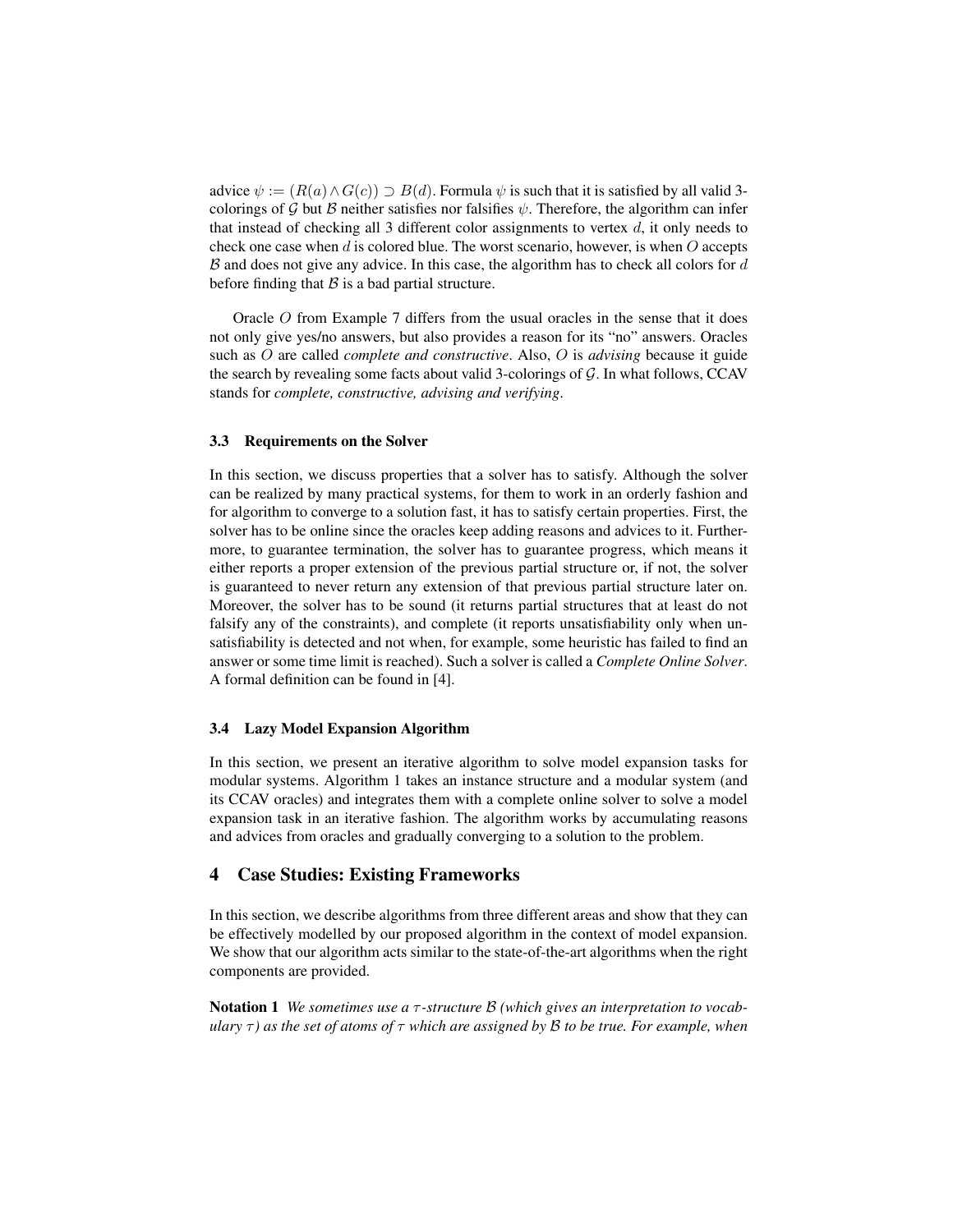

Algorithm 1: Lazy Model Expansion Algorithm

 $\tau = \{R, S\}$  and  $R^{\mathcal{B}} = \{(1, 2)\}$  and  $S^{\mathcal{B}} = \{(1, 1), (2, 2)\}$ , then we may use B to *represent the following set of atoms:*

$$
\mathcal{B} = \{R(1,2), S(1,1), S(2,2)\}.
$$

*We may also use a partial interpretation as a set of true atoms in a similar fashion. Sometimes, we also use* B *to represent a formula, i.e., conjunction of the atoms in above* set. Complement of a set is defined as usual, e.g.,  $R^{\mathcal{B}^c} = dom(\mathcal{B})^2 \setminus R^{\mathcal{B}}$ . Negation of a *set* S of literals is also defined such that  $l \in S$  if and only if  $\neg l \in \neg S$ .

#### 4.1 Modelling  $DPLL(T)$

 $DPLL(T)$  [5] system is an abstract framework to model the lazy SMT approach. It is based on a general  $DPLL(X)$  engine, where X can be instantiated with a theory T solver. DPL $L(T)$  engine extends the Decide, UnitPropagate, Backjump, Fail and Restart actions of the classic DPLL framework with three new actions: (1) TheoryPropagate gives literals that are T-consequences of current partial assignment,  $(2)$  T-**Learn** learns  $T$ -consistent clauses, and (3)  $T$ -**Forget** forgets some previous lemmas of theory solver.

To participate in  $DPLL(T)$  solving architecture, a theory solver provides three operations: (1) taking literals that have been set true, (2) checking if setting these literals true is  $T$ -consistent and, if not, providing a subset of them that causes inconsistency,  $(3)$ identifying some currently undefined literals that are T-consequences of current partial assignment and providing a justification for each. More details can be found in [5].

The modular system representing the DPLL(T) system on the input formula  $\phi \wedge \psi$ is shown in figure 2, where  $\sigma = I$ ,  $\varepsilon = E$ , and  $E^+ \cup E^- \cup E_1^+ \cup E_1^- \cup E_2^+ \cup E_2^-$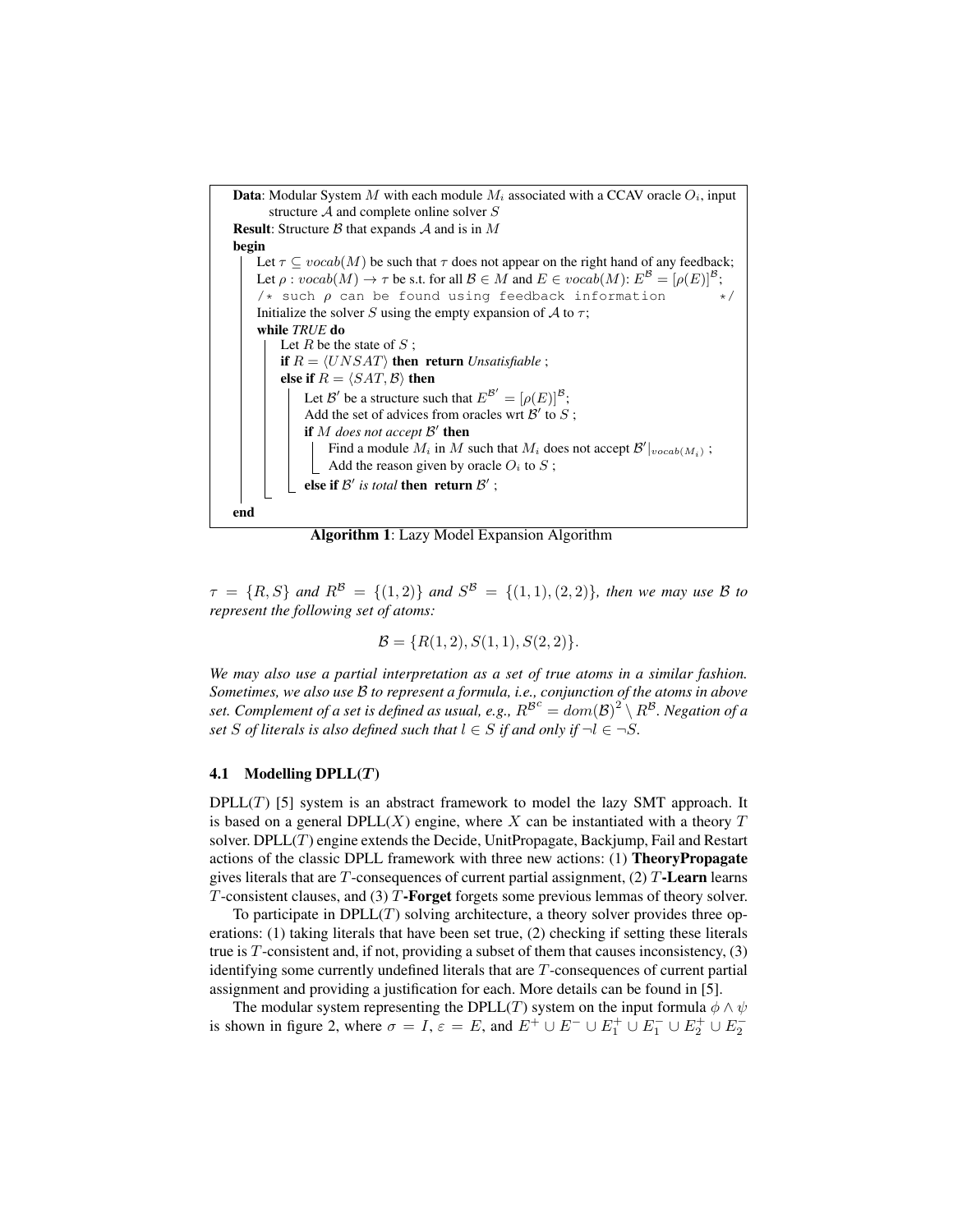

is the internal vocabulary of the module. Also, there are feedbacks from  $E_1^+$  to  $E_2^+$  and from  $E_1^-$  to  $E_2^-$ . The set of symbols in  $E^+$  and  $E^-$  (same for  $E_1^+$  and  $E_1^-$ ,  $E_2^+$ and  $E_2^-$ ) semantically represents a partial interpretation of the symbols in the expansion vocabulary, i.e.,  $E^+$  (resp.  $E^-$ ) represents the positive (resp. negative) part of the partial interpretation.

There are three MX modules in  $DPLL(T)_{\phi \wedge \psi}$ . The modules  $M_{P_{\phi}}$  and  $M_{T_{\psi}}$  work on different parts of the specification. The formula  $\phi$  in  $M_{P_{\phi}}$  is CNF representation of the problem specification with all non-propositional literals replaced by propositional ones, and the formula  $\psi$  in  $M_{T_{\psi}}$  is the formula  $\bigwedge_i d_i \Leftrightarrow l_i$  where  $l_i$  and  $d_i$  are, respectively, an atomic formula in theory  $T$  and its associated propositional literal used in  $M_{P_{\phi}}$ . The module  $M_{P_{\phi}}$  is the set of structures  $\mathcal{B}$  such that:

$$
(E_1^{+B}, E_1^{-B}) = \begin{cases} (D, D) & \text{if } R^+ \cap R^- \neq \emptyset \\ (R^+, R^+^c) & \text{if } R^+ \cap R^- = \emptyset, I^B \cup \neg I^{B^c} \cup R^+ \cup \neg R^- \models \phi \\ (R^+, R^-) & \text{if } R^+ \cap R^- = \emptyset, I^B \cup \neg I^{B^c} \cup R^+ \cup \neg R^- \not\models \phi \end{cases}
$$

where  $D = [dom(\mathcal{B})]^n$ , n is the arity of  $E^+$ , and  $(R^+, R^-)$  is the result of Unit Propagation on  $\phi$  under  $I^B \cup \neg I^{B^c} \cup E^{+B} \cup \neg E^{-B}$ .

Similarly, the module  $M_{T_{\psi}}$  is defined as the set of structures  $\mathcal{B}$  such that:

$$
(E^{+\mathcal{B}},E^{-\mathcal{B}})=\begin{cases} (D,D) & \text{ if } R^+\cap R^-\neq \emptyset\\ (D,D) & \text{ if } R^+\cap R^-=\emptyset, I^{\mathcal{B}}\cup \neg I^{\mathcal{B}^c}\cup R^+\cup \neg R^-\models_T \neg \psi\\ (R^+,R^+)& \text{ if } R^+\cap R^-=\emptyset, I^{\mathcal{B}}\cup \neg I^{\mathcal{B}^c}\cup R^+\cup \neg R^-\models_T \psi\\ (R^+,R^-)& \text{ if } R^+\cap R^-=\emptyset, \text{T-satisfiability unknown}\end{cases},
$$

where D is as before and  $(R^+, R^-)$  is the result of Theory Propagation on  $\psi$  under  $I^{\mathcal{B}}\cup\neg I^{\mathcal{B}^c}\cup E_2^+$  $^{\mathcal{B}}$  ∪ ¬ $E_2^-$ <sup>B</sup>, and  $R \models_T \psi$  denotes that  $\psi$  is T-satisfiable under the set of facts R. Note that the satisfiability test is not necessarily complete. It can be done in different degrees depending on the complexity of different theories.

The module  $TOTAL$  is the set of structures B such that  $E_1^+$  $\overline{B} \cap E_1^ \mathcal{B} = \emptyset, E_1^+$  $^{\mathcal{B}}$  ∪  $E_1^ \mathcal{B} = D$ , and  $E_1^+$  $\mathcal{B}=E^{\mathcal{B}}.$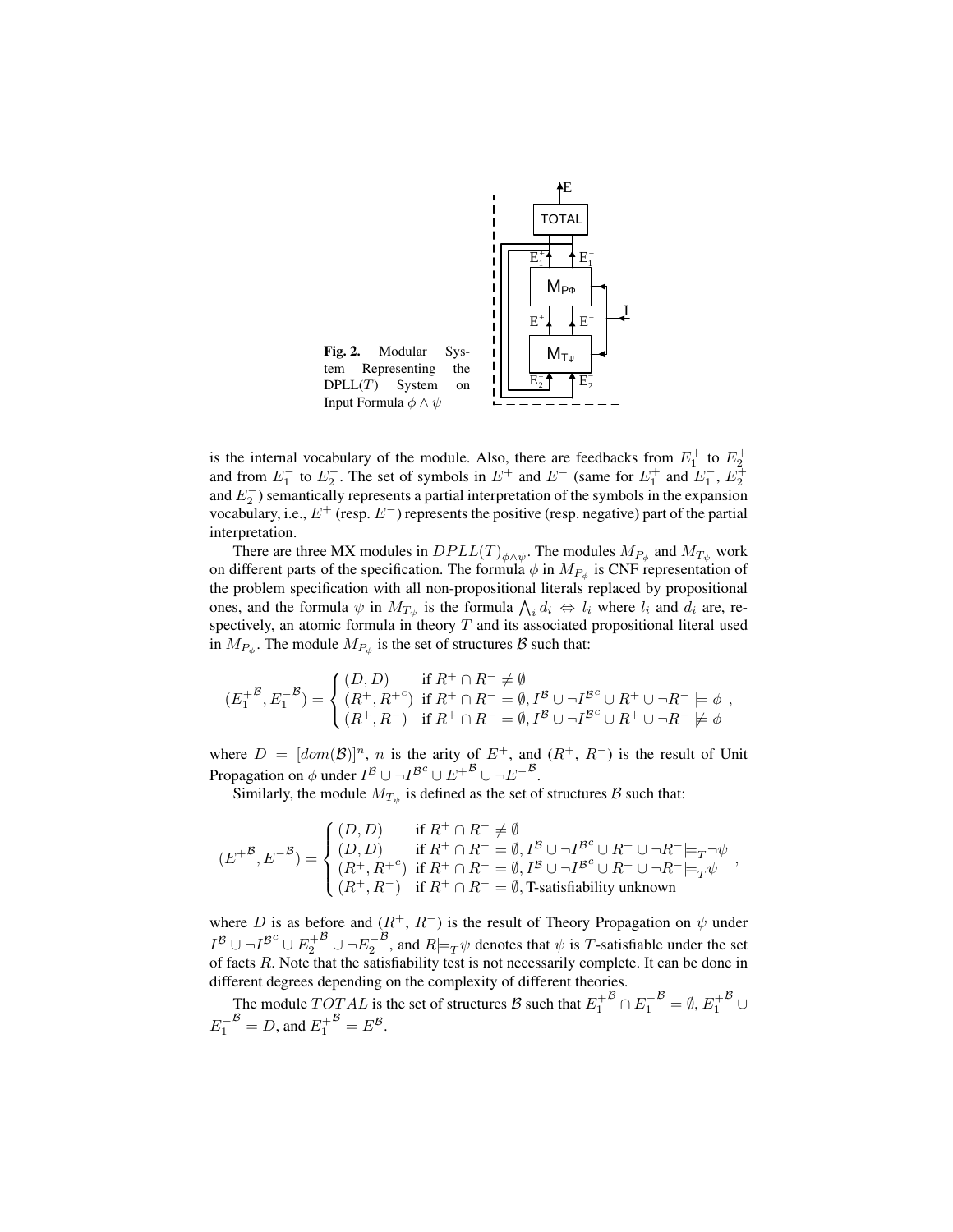We define the modular system  $DPLL(T)_{\phi \land \psi}$  as:

$$
DPLL(T)_{\phi \wedge \psi} := \pi_{\{I, E\}}(((M_{T_{\psi}} \triangleright M_{P_{\phi}})[E_1^+ = E_2^+][E_1^- = E_2^-]) \triangleright TOTAL). (2)
$$

To show that the combined module  $DPLL(T)_{\phi \land \psi}$  is correct, consider any model of the modular system. Note that for both modules  $M_{P_{\phi}}$  and  $M_{T_{\psi}}$ , the outputs always contain all the information that the inputs have, i.e., for any structure  $\beta$  in the module  $M_{P_\phi}$ , we have  $E_1^+$  $B \supseteq E^{+B}$  and  $E_1^ B \supseteq E^{-B}$ , and for any structure B in  $M_{T_{\psi}}$ , we have  $E^{+B} \supseteq E_2^+$  $B$  and  $E^{-B} \supseteq E_2^ \beta$ . Furthermore, from the semantics of the feedback operator, we know that  $E_1^+$  $B = E_2^+$  $^{B}$  and  $E_1^ B = E_2^ ^{\mathcal{B}}$ . Thus, we have  $E^{+B} = E_1^+$  $B = E_2^+$  $B^{\circ}$  and  $E^{-B} = E_1^{-}$  $\mathcal{B} = E_2^ \beta$ . Moreover, from the definition of module  $TOTAL$ , we know that  $(E_1^+$  $^{\mathcal{B}}, E_1^ \beta$ ) represents a total interpretation of the symbols in E and  $E^B = E_1^+$ <sup>B</sup>. Finally, from the definitions of  $M_{P_{\phi}}$  and  $M_{T_{\psi}}$  on encodings of total interpretations, we can conclude that  $\mathcal{B} \models \phi$  and  $\mathcal{B} \models_T \psi$ . On the other hand, it is easy to see that for any structure B such that  $\mathcal{B} \models \phi$  and  $\mathcal{B} \models_T \psi$ , B is in  $DPLL(T)_{\phi \wedge \psi}$ .

So, there is a one-to-one correspondence between models of  $DPLL(T)_{\phi\land\psi}$  and the propositional part of the solutions to the DPLL(T) system on input formula  $\phi \wedge \psi$ . To find a solution, one can compute a model of this modular system.

To solve  $DPLL(T)_{\phi\land\psi},$  we introduce a solver  $S$  to be any DPLL-based online SAT solver, so that it performs the basic actions of Decide, UnitPropagate, Fail, Restart, and also Backjump when the backjumping clause is added to the solver. The three modules TOTAL,  $M_{T_{\psi}}$  and  $M_{P_{\phi}}$  are attached with oracles  $O_{TOTAL}$ ,  $O_T$  and  $O_P$  respectively. They accept a partial structure  $\beta$  iff their respective module constraints are not falsified by B. As the constructions of modules  $O_T$  and  $O_P$  are similar to each other, we only give constructions for the solver S, oracle  $O_{TOTAL}$ , and oracle  $O_T$ :

Solver S is a DPLL-based online SAT solver (clearly complete and online).

**Oracle**  $O_{TOTAL}$  accepts a partial structure  $\mathcal{B}$  iff  $E_1^+$  $\overline{B} \cap E_1^ \mathcal{B} = \emptyset, E_1^+$  $B\overline{E_1}$  $\mathcal{B}_{\doteq}$ D, and  $E^B = E^{+B}$ . If B is rejected,  $O_{TOTAL}$  returns  $\bigwedge_{\omega \in \Omega'} \omega$  as the reason, where  $\Omega'$ is any non-empty subset of the set  $\Omega = \{E_1^+(d) \Leftrightarrow \neg E_1^-(d) \mid d \in D, \mathcal{B} \not\models E_1^+(d) \Leftrightarrow$  $\neg E_1^-(d)\}\cup \{E(d) \Leftrightarrow E_1^+(d) \mid d \in D, \mathcal{B} \not\models E(d) \Leftrightarrow E_1^+(d)\}$ .  $O_{TOTAL}$  returns the set  $\Omega$  as the set of advices when  $\mathcal B$  is the empty expansion of the instance structure, and the empty set otherwise.<sup>3</sup> Clearly,  $O_{TOTAL}$  is a CCAV oracle.

**Oracle**  $O_T$  accepts a partial structure  $\beta$  iff it does not falsify the constraints described above for module  $M_{T_{\psi}}$  on I,  $E^+, E^-, E_2^+$ , and  $E_2^-$ . Let  $(R^+, R^-)$  denote the result of the Theory Propagation on  $\psi$  under  $I^{\mathcal{B}} \cup \neg I^{\mathcal{B}^c} \cup E_2^+$  $^{\mathcal{B}}$ ∪¬ $E_2^ ^{\mathcal{B}}$ . Then, if  $\mathcal{B}$  is rejected,

1. If  $R^+ \cap R^- \neq \emptyset$  or  $\psi$  is T-unsatisfiable under  $I^B \cup \neg I^{B^c} \cup R^+ \cup \neg R^-$ ,  $O_T$  returns a reason  $\omega$  of the form  $\bigwedge_{d \in D_1} E_2^+(d) \wedge \bigwedge_{d \in D_2} E_2^-(d) \supset \bigwedge_{d \in D_3} (E^+(d) \wedge E^-(d))$ with  $D_1 \subseteq D, D_2 \subseteq D, \emptyset \subseteq D_3 \subseteq D, T \models \bigvee_{d \in D_1} \neg l(d) \vee \bigvee_{d \in D_2}^s l(d), \mathcal{B} \models \neg \omega$ , where  $l(d)$  denotes the atomic formula l in  $\psi$  whose associated propositional atom is d. Note that from the advices and reasons from oracles, the solver can understand

<sup>&</sup>lt;sup>3</sup> This makes sure that  $\Omega$  is returned only once at the beginning.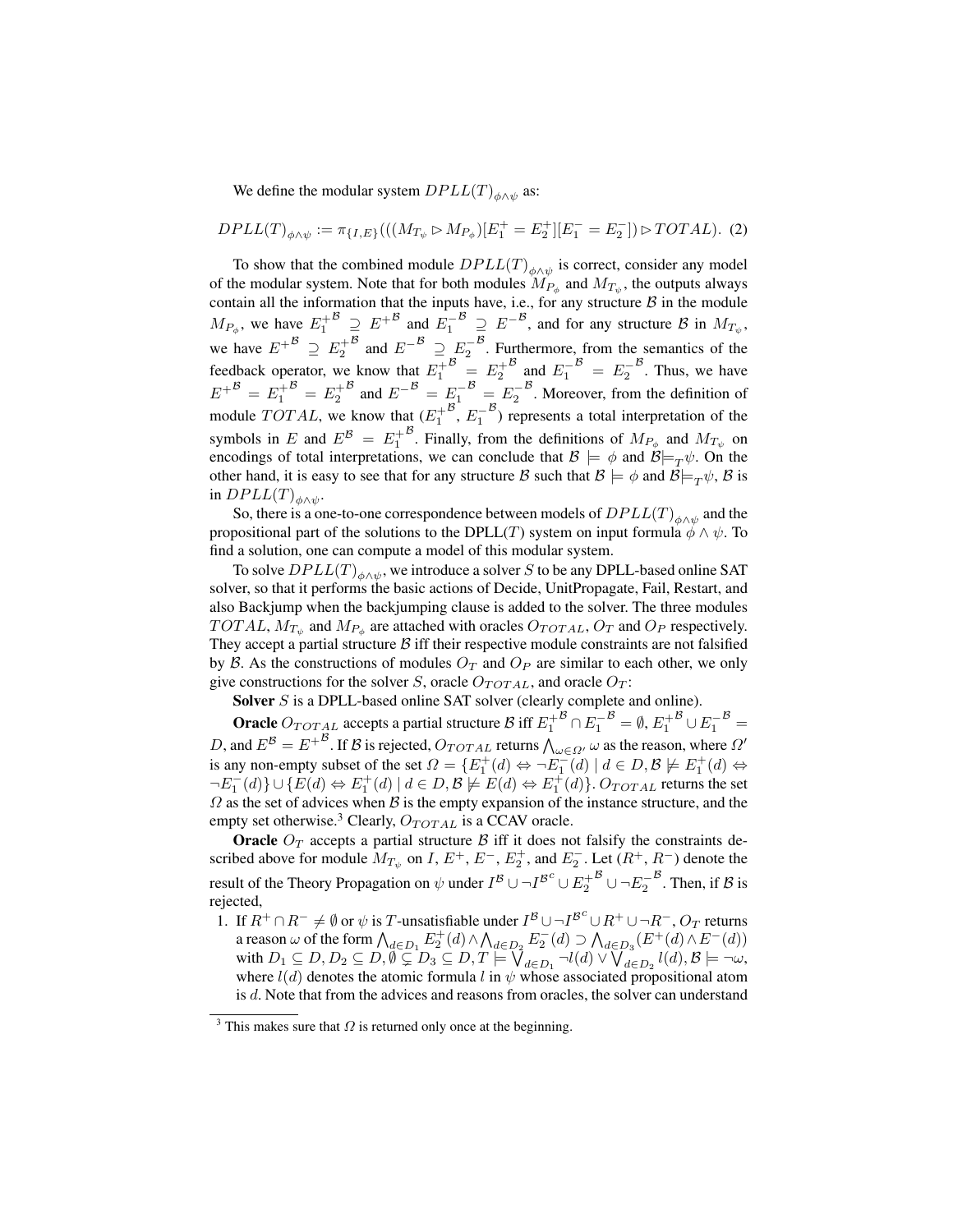that right hand side of the implication is inconsistent, and thus the reason corresponds to the set of T-inconsistent literals from the theory solver in the  $DPLL(T)$ system.

- 2. Else if  $\psi$  is T-satisfiable under  $I^{\mathcal{B}} \cup \neg I^{\mathcal{B}^c} \cup R^+ \cup \neg R^-$ ,  $O_T$  returns a reason  $\omega$ of the form  $\bigwedge_{d\in D_1} E_2^+(d) \wedge \bigwedge_{d\in D_2} E_2^-(d) \supset \bigwedge_{d\in R^+} E^+(d) \wedge \bigwedge_{d\in R^{+c}} E^-(d)$ , where  $D_1 \subseteq D$ ,  $D_2 \subseteq D$ ,  $\beta \models \neg \omega$ .
- 3. Else,  $O_T$  returns a reason similar to the second case except that it uses  $R^-$  instead of  $R^{+c}$ .

By the definition of  $M_{T_{\psi}}$ , we know that  $\beta$  falsifies the reason and all models of  $M_{T_{\psi}}$  satisfy the reason. Thus,  $O_T$  is complete and constructive.  $O_T$  may also return some advices in the same form as any  $\omega$  above such that  $\beta$  satisfies the left hand side of the implication, but not the right hand side. Also, since the outputs of  $M_{T_{\psi}}$  always subsume the inputs,  $O_T$  may also return the set  $\{E_2^+(d) \supset E^+(d) \mid d \in D, \mathcal{B} \models$  $E_2^+(d), \mathcal{B} \not\models E^+(d) \} \cup \{ E_2^-(d) \supset E^-(d) \mid d \in \overline{D}, \mathcal{B} \models E_2^-(d), \mathcal{B} \not\models E^-(d) \}$  as the set of advices.<sup>4</sup> Clearly, all the structures in  $M_{T_{\psi}}$  satisfy all sets of advices. Hence,  $O_T$  is an advising oracle. Finally,  $O_T$  always makes the correct decision for a total structure and rejects a partial structure only when it falsifies the constraints for  $M_{T_{\psi}}$ .  $O_T$  never rejects any good partial structure  $\beta$  (although it may accept some bad nontotal structures). Therefore,  $O_T$  is a verifying oracle.

Proposition 1. *1. Modular system* DP LL(T)φ∧<sup>ψ</sup> *is the set of structures* B *such that*  $\mathcal{B} \models \phi$  and  $\mathcal{B} \models_{\mathcal{T}} \psi$ .

- *2. Solver* S *is complete and online.*
- *3.*  $O_P$ ,  $O_T$ , and  $O_{TOTAL}$  are CCAV oracles.
- *4. Algorithm 1 on modular system*  $DPLL(T)_{\phi\land\psi}$  *associated with oracles*  $O_P$ *,*  $O_T$ *,* OT OT AL*, and the solver* S *models the solving procedure of the DPLL(*T*) system on input formula*  $\phi \land \psi$ *.*

DPLL(T) architecture is known to be very efficient and many solvers are designed to use it, including most SMT solvers [10]. The DPLL(Agg) module [11] is suitable for all DPLL-based SAT, SMT and ASP solvers to check satisfiability of aggregate expressions in  $DPLL(T)$  context. All these systems are representable in our modular framework.

#### 4.2 Modelling ILP Solvers

Integer Linear Programming solvers solve optimization problems. In this paper, we model ILP solvers which use general branch-and-cut method to solve *search* problems instead, i.e., when target function is constant. We show that Algorithm 1 models such ILP solvers. ILP solvers with other methods and Mixed Integer Linear Programming solvers use similar architectures and, thus, can be modelled similarly.

The search version of general branch-and-cut algorithm [6] is as follows:

- 1. Initialization:  $S = \{ILP^0\}$  with  $ILP^0$  the initial problem.
- 2. Termination: If  $S = \emptyset$ , return UNSAT.

 $4$  Again  $O_T$  only returns this set when  $\beta$  is the empty expansion of the instance structure.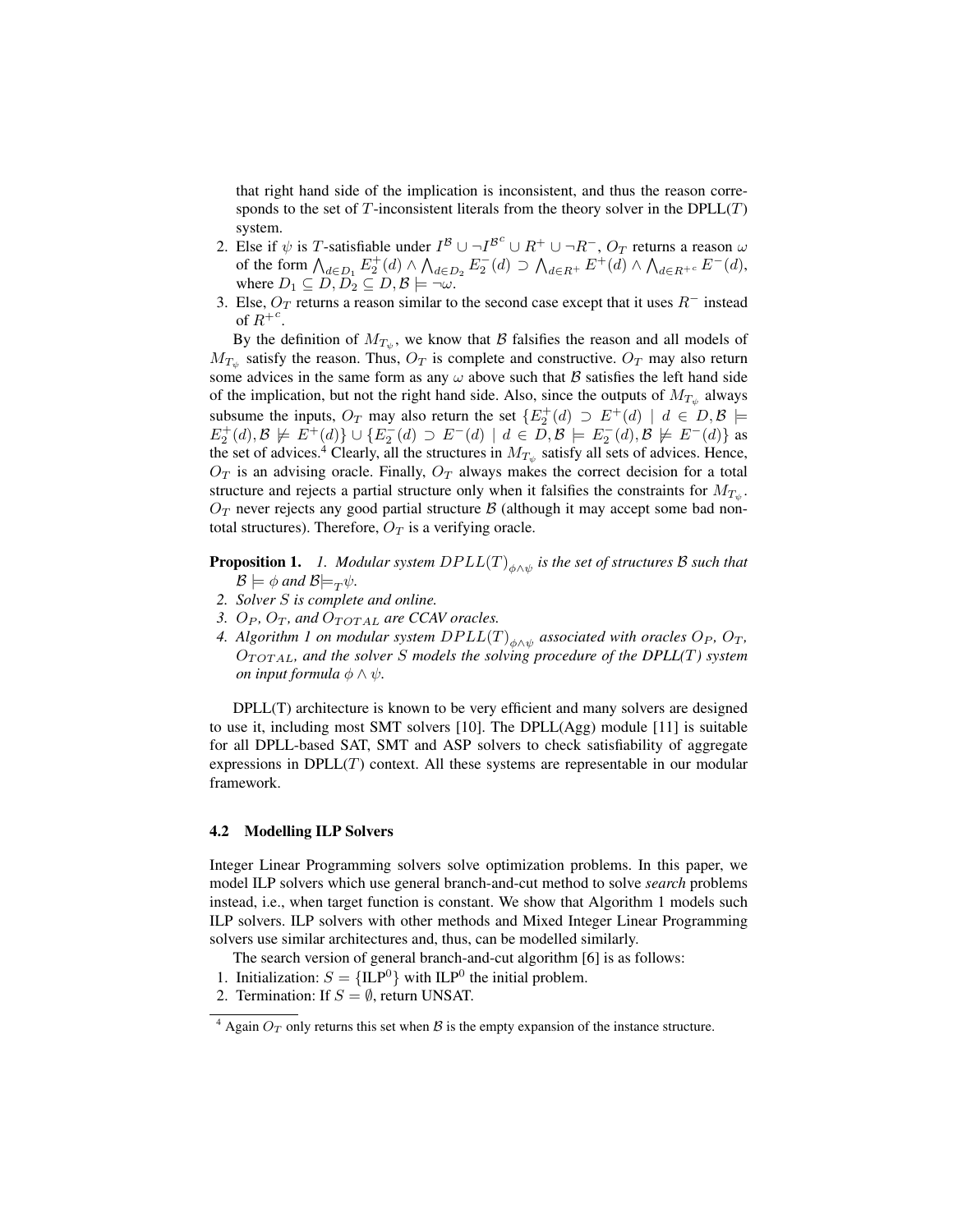- 3. Problem Select: Select and remove problem  $ILP<sup>i</sup>$  from  $S$ .
- 4. Relaxation: Solve LP relaxation of  $ILP<sup>i</sup>$  (as a search problem). If infeasible, go to step 2. Otherwise, if solution  $X^{iR}$  of LP relaxation is integral, return solution  $X^{iR}$ .
- 5. Add Cutting Planes: Add a cutting plane violating  $X^{iR}$  to relaxation and go to 4.
- 6. Partitioning: Find partition  $\{C^{ij}\}_{j=1}^{\overline{j=k}}$  of constraint set  $C^i$  of problem ILP<sup>i</sup>. Create k subproblems ILP<sup>ij</sup> for  $j = 1, \dots, k$ , by restricting the feasible region of subproblem  $ILP^{ij}$  to  $C^{ij}$ . Add those k problems to S and go to step 2. Often, in practice, finding a partition is simplified by picking a variable  $x_i$  with non-integral value  $v_i$ in  $X^{iR}$  and returning partition  $\{C^i \cup \{x_i \leq \lfloor v_i \rfloor\}, C^i \cup \{x_i \geq \lceil v_i \rceil\}\}.$



Fig. 3. Modular System Representing an ILP Solver

We use the modular system shown in figure 3 to represent the ILP solver. The module  $C_{\phi}$  takes a set of variable assignments  $F_1$  and a set of cutting planes  $SC_1$  as inputs and returns another set of cutting planes  $SC_2$ . When all the assignments in  $F_1$  are integral,  $SC_2$  is equal to  $SC_1$ , and if not,  $SC_2$  is the union of  $SC_1$  and a cutting plane violated by  $F_1$  w.r.t. the set of linear constraints  $SC_1 \cup \phi$ . The module P takes a set of assignments  $F_2$  as input and outputs a set of range constraints  $B = \{B_x \mid F_2(x) \notin \mathcal{Z}\},\$ where  $B_x$  is non-deterministically chosen from the set  $\{x \leq |F_2(x)|, x \geq [F_2(x)]\}.$ The module  $LP_{\phi}$  takes the set of cutting planes  $SC_2$  and the set of range constraints B as inputs and outputs the set of cuttings planes  $SC_3$  and the set of assignments  $F$  in a deterministic way such that  $SC_3$  is the union of  $SC_2$  and B, and F is a total assignment satisfying  $SC_2 \cup B \cup \phi$ .  $LP_{\phi}$  is undefined when  $SC_2 \cup B \cup \phi$  is inconsistent. We define the compound module  $ILP_{\phi}$  to be:

$$
ILP_{\phi} := \pi_{\{F\}}(((C_{\phi} \cap P) \triangleright LP_{\phi})[SC_3 = SC_1][F = F_1][F = F_2]).
$$

To show that the combined module  $ILP_{\phi}$  is correct, consider any model of the modular system. By the definition of  $LP_{\phi}$ , we know that F satisfies  $\phi$ . Furthermore, the set B is empty in the model because F satisfies all the linear constraints in B, but  $F_2$ (which is equal to  $F$  by the semantics of feedback operator) falsifies those constraints. Thus by the definition of the module P, we know that  $F_2$  (also F) is integral. Thus F is an integral solution to  $\phi$ . On the other hand, for any integral solution S to  $\phi$ , consider a structure B such that  $F^B = F_1^B = F_2^B = S$ ,  $B^B = \emptyset$ , and  $SC_1^B = SC_2^B = SC_3^B =$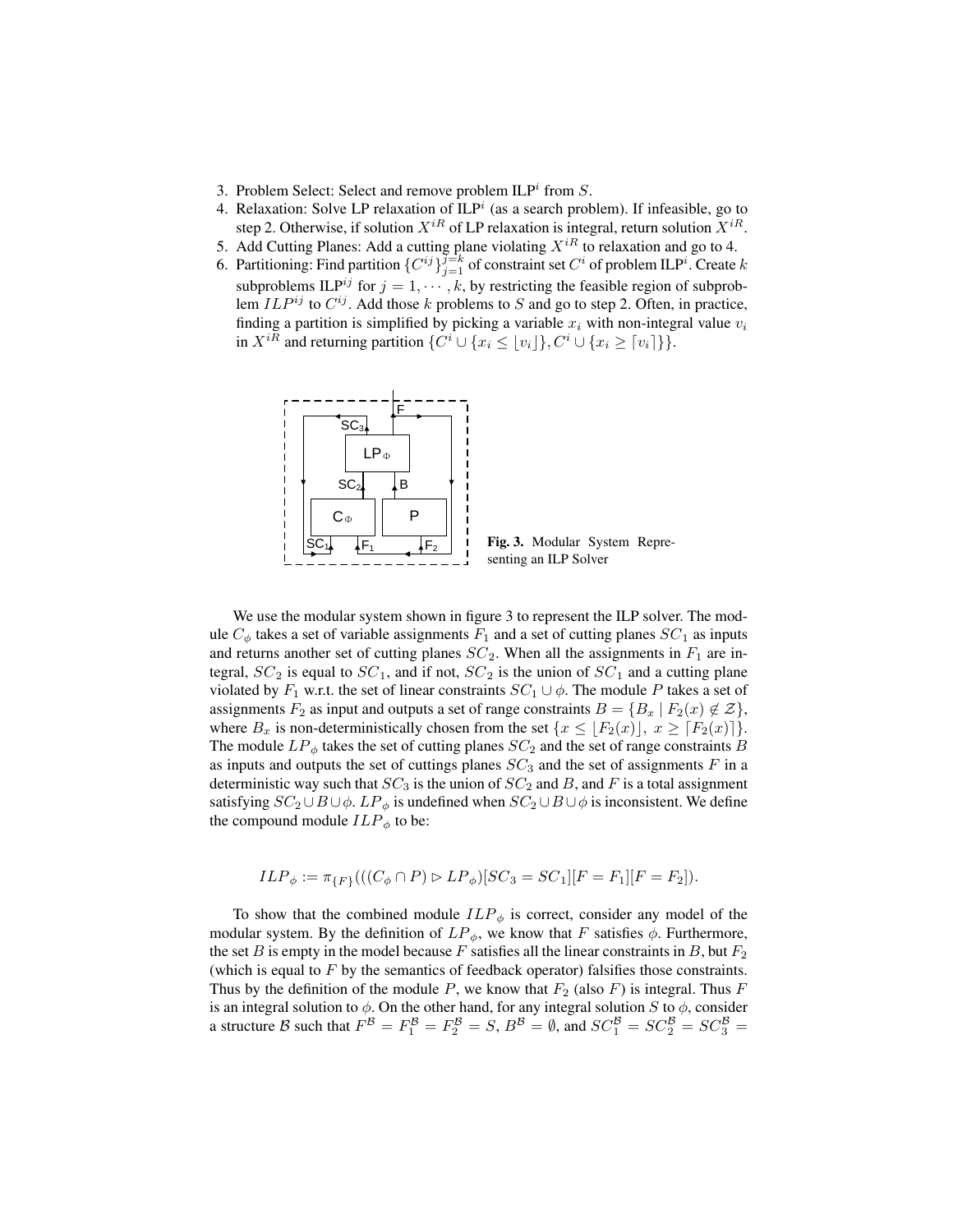$\bigcup_x \{x \leq F(x), x \geq F(x)\}\.$  Then clearly,  $\beta$  is in the module  $ILP_{\phi}$ , i.e.,  $\beta$  is the model of the module  $ILP_{\phi}$ .

So there is one-to-one correspondence between the solutions of the ILP problem with input  $\phi$ , and the models of the modular system  $ILP_{\phi}$ . We compute a model of this modular system by associating modules with oracles  $(O_c, O_p$  and  $O_{lp})$  and introducing a solver  $S$  that interacts with those oracles. Each oracle rejects a partial structure  $\beta$  if it contradicts corresponding module definition and in this case, the reason for the rejection is provided. For example, when  $F_2^{\mathcal{B}}$  is non-integral,  $O_p$  rejects  $\mathcal{B}$  and gives the reason  $\lfloor F_2(x)^\beta \rfloor \langle F_2(x) \rangle \leq \lceil F_2(x)^\beta \rceil \supset B("F_2(x) \leq \lfloor F_2(x)^\beta \rfloor") \vee$  $B("F_2(x) \geq [F_2(x)^{18}]$ "), for some non-integral variable x, and  $O_c$  rejects B with the reason  $(\bigwedge_{l \in L} SC_1(l)) \wedge (\bigwedge_x F_1(x) = F_1(x)^\mathcal{B}) \supset SC_2(c)$ , where c is the cutting plane that violates  $F_1$ , and L is a subset of  $SC_1$  such that  $F_1$  is the intersection of some constraints in  $L \cup \phi$ . Full details of the oracles are omitted due to the space consideration. The solver  $S$  accepts full propositional language with atomic formulas being either boolean variables or range constraints. In addition,  $S$  can assign numerical values (for  $F$ ) according to the set of derived range constraints.

**Proposition 2.** *1. Modular system*  $ILP_{\phi}$  *is the set of structures representing the sets of integral solutions of* φ*.*

- *2.* S *is complete and online.*
- *3.*  $O_c$ ,  $O_p$  *and*  $O_{lp}$  *are CCAV oracles.*
- *4. Algorithm 1 on modular system*  $ILP_{\phi}$ *, associated with oracles*  $O_c$ *,*  $O_p$ *,*  $O_{lp}$ *, and the solver* S *models the branch-and-cut-based ILP solver on input formula* φ*.*

There are many other solvers in the ILP community that use some ILP or MILP solver as their low-level solver. It is not hard to observe that most of them also have similar architectures that can be closely mapped to our algorithm.

#### 4.3 Modelling Constraint Answer Set Solvers

The Answer Set Programming (ASP) community puts a lot of effort into optimizing their solvers. One such effort addresses ASP programs with variables ranging over huge domains (for which, ASP solvers alone perform poorly due to the huge memory needed). However, embedding Constraint Programming (CP) techniques into ASP solving is proved useful because complete grounding can be avoided.

In [12], the authors extend the language of ASP and its reasoning method to avoid grounding of variables with large domains by using constraint solving techniques. The algorithm uses ASP and CP solvers as black boxes and non-deterministically extends a partial solution to the ASP part and checks it with the CP solver. Paper [13] presents another integration of answer set generation and constraint solving in which a traditional DPLL-like backtracking algorithm is used to embed the CP solver into the ASP solving.

Recently, the authors of [7] developed an improved hybrid solver which supports advanced backjumping and conflict-driven nogood learning (CDNL) techniques. They show that their solver's performance is comparable to state-of-the-art SMT solvers. Paper [7] applies a partial grounding before running its algorithm, thus, it uses an algorithm on propositional level. A brief description of this algorithm follows: Starting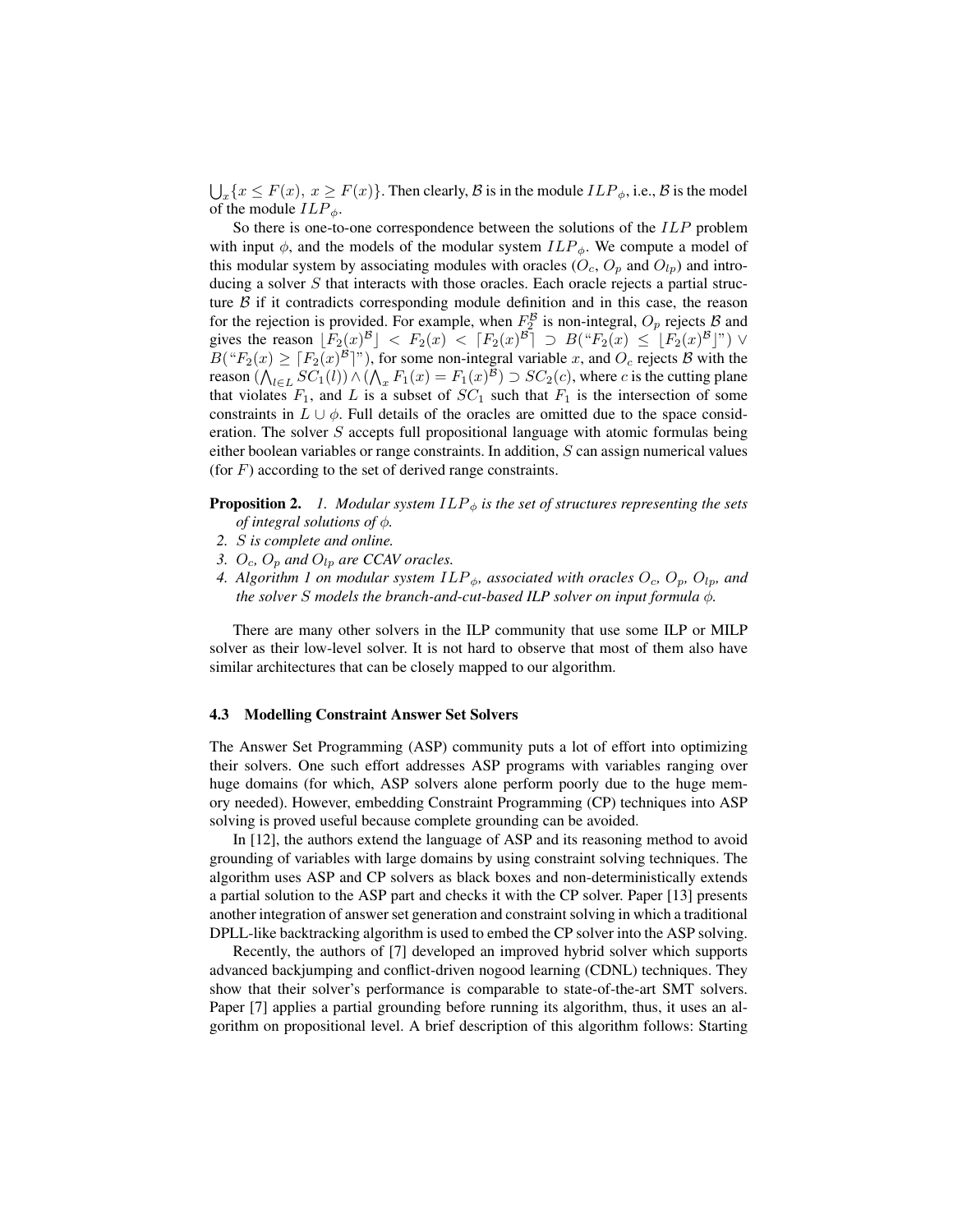from an empty set of assignments and nogoods, the algorithm gradually extends the partial assignments by both unit propagation in ASP and constraint propagation in CP. If a conflict occurs (during either unit propagation or constraint propagation), a nogood containing the corresponding unique implication point (UIP) is learnt and the algorithm backjumps to the decision level of the UIP. Otherwise, the algorithm decides on the truth value of one of the currently unassigned atoms and continues to apply the propagation. If the assignment becomes total, the CP oracle queries to check whether this is indeed a solution for the corresponding constraint satisfaction problem (CSP). This step is necessary because simply performing constraint propagation on the set of constraints, i.e., arc-consistency checking, is not sufficient to decide the feasibility of constraints.

The modular model of this solver is very similar to the one in Figure 2, except that we have module  $ASP_{\phi}$  instead of  $SAT_{\phi}$  and  $CP_{\psi}$  instead of  $ILP_{\psi}$ . The compound module  $CASP_{\phi\wedge\psi}$  is defined as:

$$
CASP_{\phi \wedge \psi} := \pi_{\{I,E\}}(((CP_{\psi} \rhd ASP_{\phi})[E_1^+ = E_2^+][E_1^- = E_2^-]) \rhd TOTAL).
$$

As a CDNL-like technique is also used in SMT solvers, the above algorithm is modelled similarly to Section 4.1. We define a solver  $S$  to be a CDNL-based ASP solver. We also define modules  $ASP_{\phi}$  and  $CP_{\psi}$  to deal with the ASP part and the CP part. They are both associated oracles similar to those described in Section 4.1. We do not include the details here as they are similar to the ones in section 4.1.

Note that one can add reasons and advices to an ASP solver safely in the form of conflict rules because stable model semantics is monotonic with respect to such rules. Also, practical CP solvers do not provide reasons for rejecting partial structures. This issue is dealt with in [7] by wrapping CP solvers with a conflict analysis mechanism to compute nogoods based on the first UIP scheme.

### 5 Related Work

There are many papers on modularity in declarative programming, we only review the most relevant ones. The authors of [9] proposed a multi-language framework for constraint modelling. That work was the initial inspiration of [2], but the authors extended the ideas significantly by developing a model-theoretic framework and introducing a feedback operator that adds a significant expressive power.

An early work on adding modularity to logic programs is [14]. The authors derive a semantics for modular logic programs by viewing a logic program as a generalized quantifier. The ideas are further generalized in [15] by considering the concept of modules in declarative programming and introducing modular equivalence in normal logic programs under the stable model semantics. This line of work is continued in [16] to define modularity for disjunctive logic programs. There are also other approaches to adding modularity to ASP languages and ID-Logic as described in [17–19].

The works mentioned earlier focus on the theory of modularity in declarative languages. However, there are also papers that focus on the practice of modular declarative programming and, in particular, solving. These generally fall into one of the two following categories. The first category consists of practical modelling languages which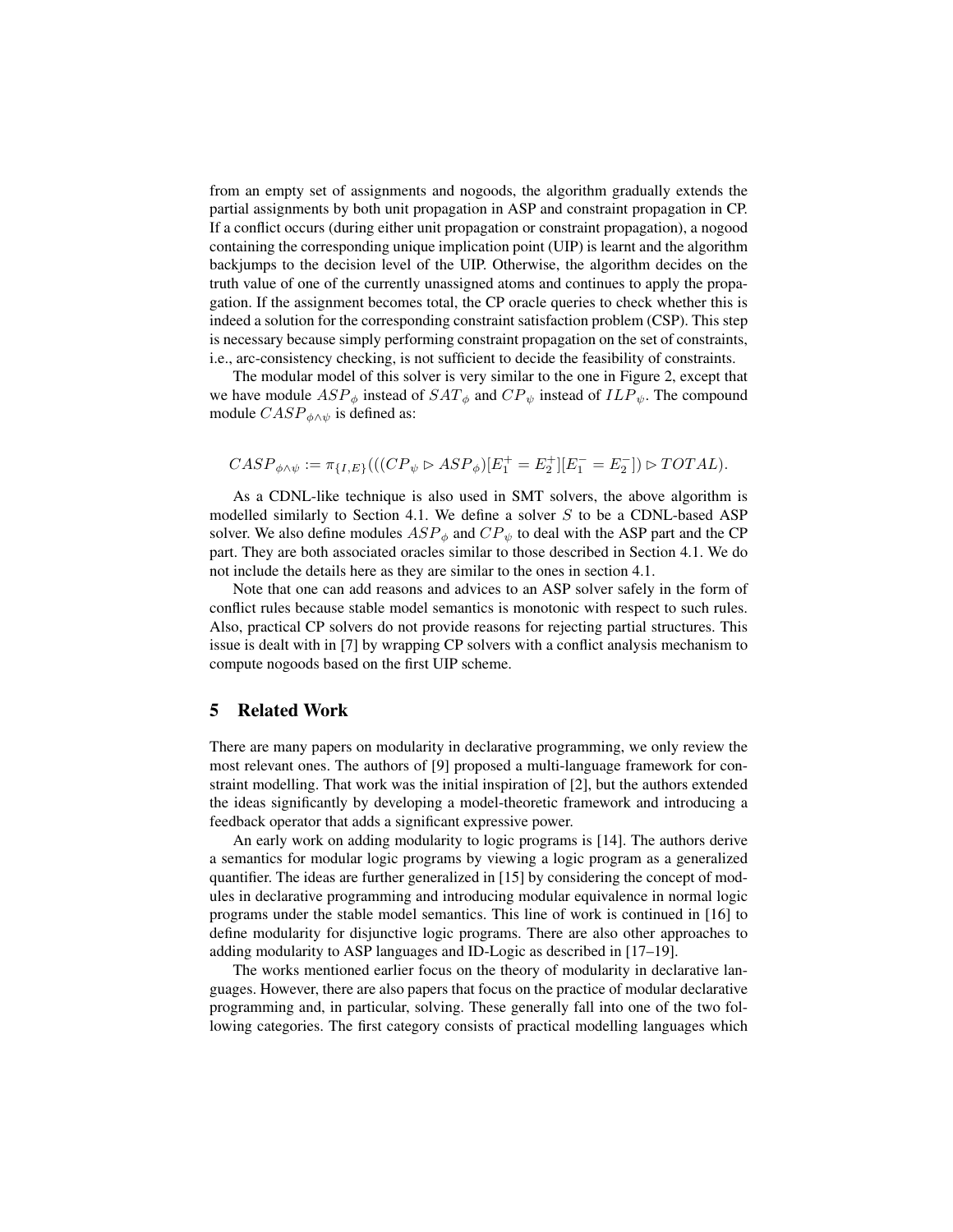incorporate other modelling languages. For example, X-ASP [20] and ASP-PROLOG [21] extend Prolog with ASP, CP techniques are incorporated into ASP solving in [12], [13], and [7]. Also, ESRA [22], ESSENCE [8] and Zinc [23] are CP languages extended with features from other languages. However, these approaches give priority to the host language while our modular setting gives equal weight to all modelling languages that are involved. It is important to note that, even in the presence of this distinction, such works have been very important in the development of this paper because they provide guidelines on how a practical solver deals with efficiency issues. The second category is related to multi-context systems. In [24], the authors introduce non-monotonic bridge rules to the contextual reasoning and originated an interesting and active line of research followed by many others for solving or explaining inconsistencies in non-monotonic multi-context systems [25–28]. However, these papers do not consider the model expansion task. Moreover, the motivations of these works originate from distributed or partial knowledge, e.g., when agents interact or when trust or privacy issues are important. Despite these differences, the field of multi-context systems is very relevant to our research. Investigating this connection is an important future research direction.

## 6 Conclusion

We took a language-independent view on iterative modular problem solving. Our algorithm is designed to solve combinatorial search problems described as modular systems in the context of model expansion. This model-theoretic approach allows us to abstract away from particular languages of the modules. We performed several case studies of our algorithm in relation to existing systems such as DPLL(T), ILP, ASP-CP. We demonstrated that, in the context of the model expansion task, our algorithm generalizes the work of these solvers. As a side effect of this analysis, we demonstrated how Valid Acceptance Procedures from different communities could be used to implement oracles for modules to achieve efficient solving. For example, the procedures of Well-Founded Model computation and Arc-Consistency checking can be used to implement oracles for the ASP and CP languages to construct an efficient combined solver, which corresponds to the state-of-the-art combination of ASP and CP described in [7].

Our general approach for solving modular systems can be applied to systems such as Business Process Planners in different areas and their variants including Logistics Service Provider, Manufacturer Supply Chain Management, Mid-size Businesses Relying on External Web Services and Cloud Computing. With the increasing use of serviceoriented architecture, such modular systems will become increasingly more applicable. We believe we are taking important initial steps addressing the core aspect of this complex multi-dimensional problem, namely the underlying computationally complex task. As a future direction, we plan to develop a prototype implementation of our algorithms.

# References

1. Mitchell, D.G., Ternovska, E.: A framework for representing and solving NP search problems. In: Proc. AAAI. (2005) 430–435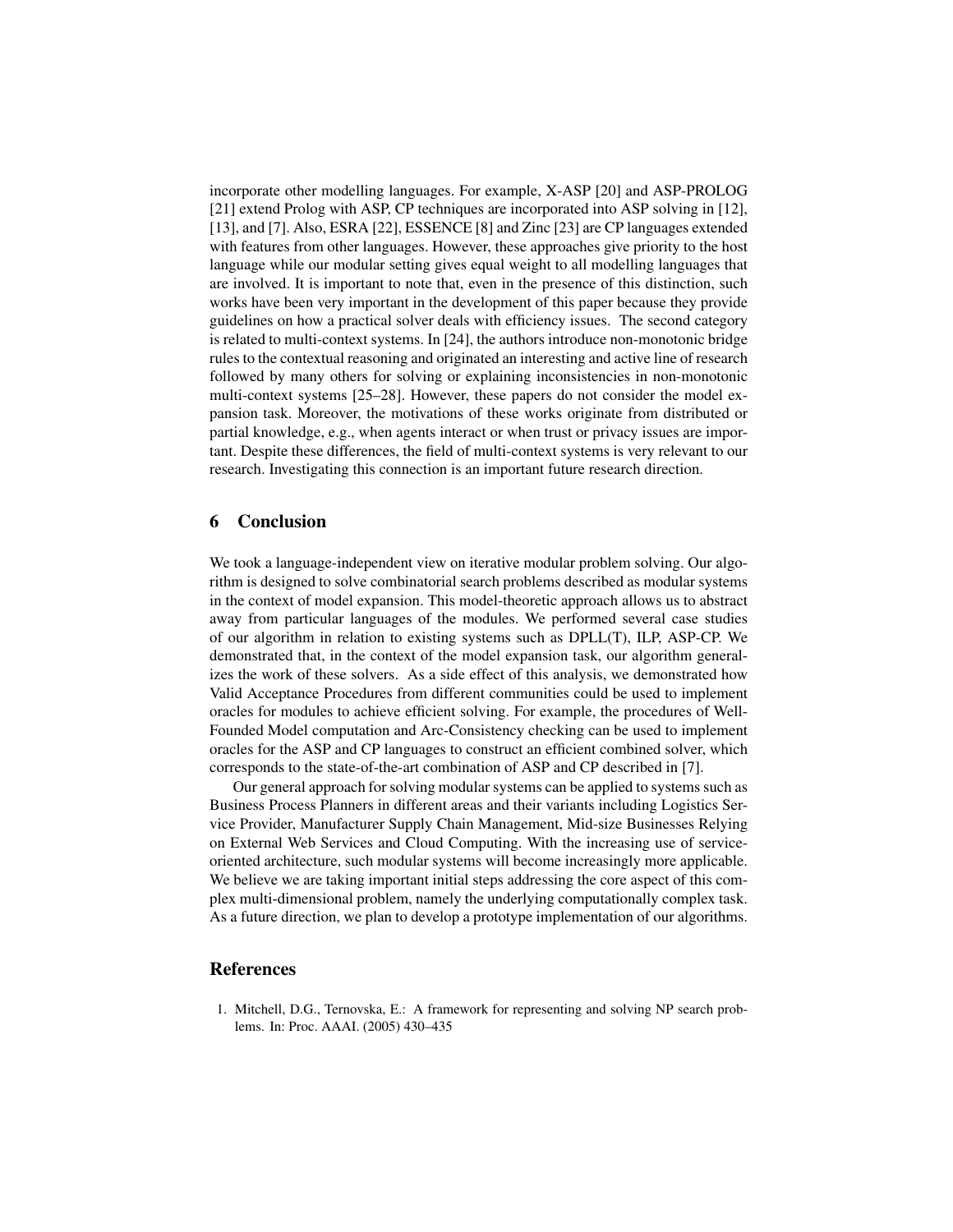- 2. Tasharrofi, S., Ternovska, E.: A semantic account for modularity in multi-language modelling of search problems. In: 8th International Symposium Frontiers of Combining Systems (FroCoS). (October 2011)
- 3. Niemela, I.: Integrating answer set programming and satisfiability modulo theories. In: ¨ LPNMR. Volume 5753 of LNCS., Springer-Verlag (2009) 3–3
- 4. Tasharrofi, S., Wu, X.N., Ternovska, E.: Language-independent modular problem solving. (2012) Under Review.
- 5. Nieuwenhuis, R., Oliveras, A., Tinelli, C.: Solving sat and sat modulo theories: From an abstract Davis–Putnam–Logemann–Loveland procedure to DPLL(T). J. ACM 53 (November 2006) 937–977
- 6. Pardalos, P., Resende, M.: Handbook of applied optimization. Volume 126. Oxford University Press New York; (2002)
- 7. Gebser, M., Ostrowski, M., Schaub, T.: Constraint answer set solving. In: Proc. of ICLP'09. LNCS, Springer-Verlag (2009) 235–249
- 8. Frisch, A.M., Harvey, W., Jefferson, C., Martínez-Hernández, B., Miguel, I.: Essence: A constraint language for specifying combinatorial problems. Constraints 13 (2008) 268–306
- 9. Järvisalo, M., Oikarinen, E., Janhunen, T., Niemelä, I.: A module-based framework for multi-language constraint modeling. In: Proc. of LPNMR. Volume 5753 of LNCS., Springer-Verlag (2009) 155–168
- 10. Sebastiani, R.: Lazy Satisfiability Modulo Theories. JSAT 3 (2007) 141–224
- 11. De Cat, B., Denecker, M.: DPLL(Agg): An efficient SMT module for aggregates. In: LaSh'10 Workshop. (2010)
- 12. Baselice, S., Bonatti, P.A., Gelfond, M.: Towards an integration of answer set and constraint solving. (2005) 52–66
- 13. Mellarkod, V.S., Gelfond, M., Zhang, Y.: Integrating answer set programming and constraint logic programming. Annals of Mathematics and Artificial Intelligence 53 (2008) 251–287
- 14. Eiter, T., Gottlob, G., Veith, H.: Modular logic programming and generalized quantifiers. In: Proc. of LPNMR, Springer-Verlag (1997) 290–309
- 15. Oikarinen, E., Janhunen, T.: Modular equivalence for normal logic programs. In: the Proc. of NMR'06. (2006) 10–18
- 16. Janhunen, T., Oikarinen, E., Tompits, H., Woltran, S.: Modularity aspects of disjunctive stable models. In: Proc. of LPNMR. Volume 4483 of LNAI. (2007) 175–187
- 17. Baral, C., Dzifcak, J., Takahashi, H.: Macros, macro calls and use of ensembles in modular answer set programming. In: ICLP'06. LNCS. (2006) 376–390
- 18. Balduccini, M.: Modules and signature declarations for a-prolog: Progress report. In: SEA. (2007) 41–55
- 19. Denecker, M., Ternovska, E.: A logic of non-monotone inductive definitions. Transactions on Computational Logic 9(2) (2008) 1–51
- 20. Swift, T., Warren, D.S.: The XSB System. (2009)
- 21. Elkhatib, O., Pontelli, E., Son, T.: ASP- PROLOG: A System for Reasoning about Answer Set Programs in Prolog. In: the Proc. of PADL'04. (2004) 148–162
- 22. Flener, P., Pearson, J., Ågren, M.: Introducing ESRA, a relational language for modelling combinatorial problems. Logic Based Program Synthesis and Transformation (2004) 214– 232
- 23. de la Banda, M., Marriott, K., Rafeh, R., Wallace, M.: The modelling language Zinc. Principles and Practice of Constraint Programming-CP 2006 700–705
- 24. Brewka, G., Eiter, T.: Equilibria in heterogeneous nonmonotonic multi-context systems. In: Proceedings of the 22nd national conference on Artificial intelligence - Volume 1, AAAI Press (2007) 385–390